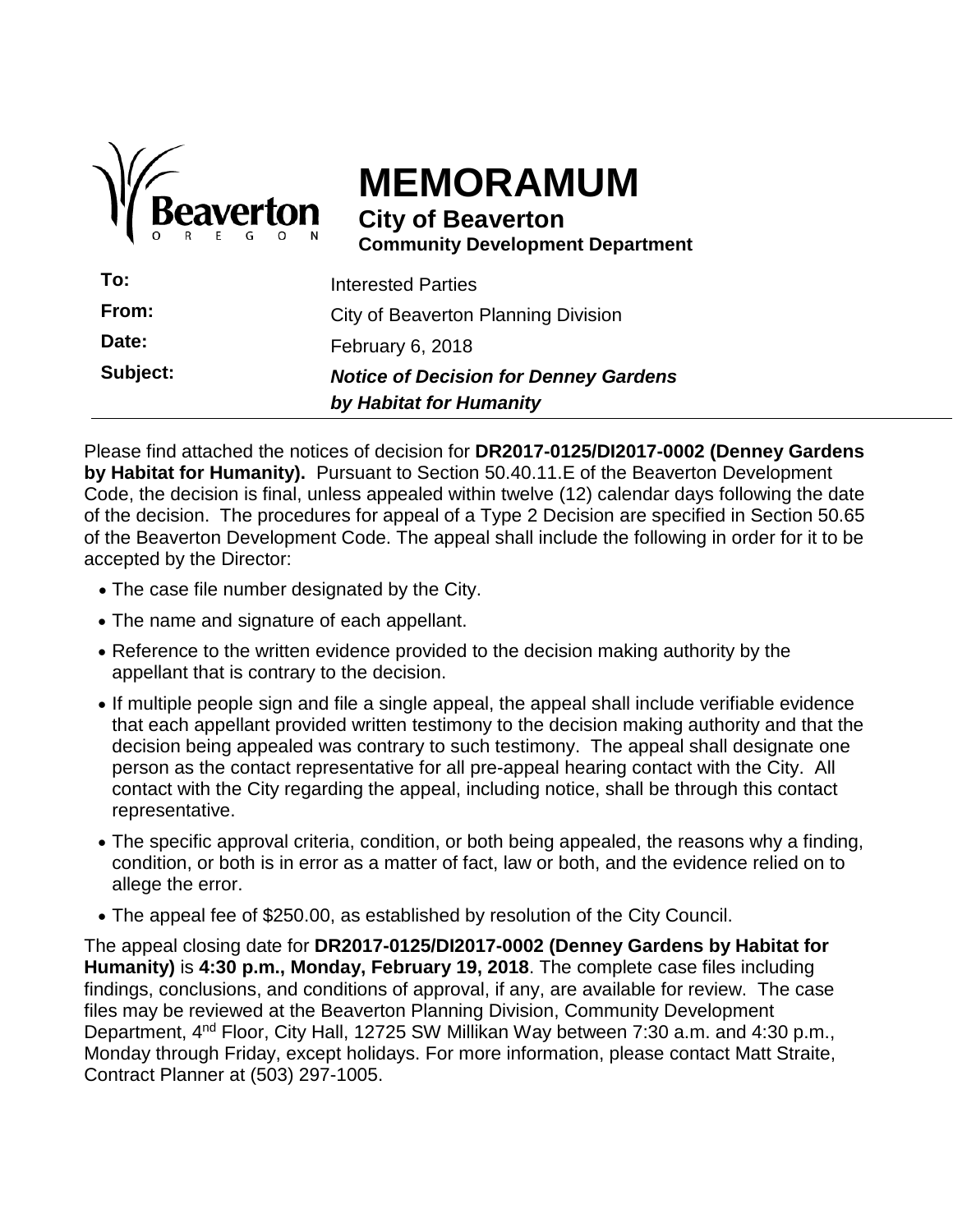# **NOTICE OF DIRECTOR'S DECISION**

- DATE: February 6, 2018
- TO: All Interested Parties
- FROM: Matt Straite, Contract Planner
- PROPOSAL: **Denney Gardens by Habitat for Humanity (DR2017-0125 / DI2017- 0002)**
- LOCATION: 9847 SW Denney Road between SW Schools Ferry Road and SW Rollingwood Drive; specifically, Tax Lots 3100 through 5400 on Washington County Tax Assessor's Map 1S1-23BD.
- SUMMARY: The applicant, Willamette West Habitat for Humanity, proposes 16 new attached single-family dwellings (townhomes) in 6 structures within the existing platted subdivision of Denney Gardens. The development proposal includes a ten space parking lot, separate play area, landscaping and site lighting.

The Design Review 2 application will review the proposal for conformance to applicable city design standards in Section 60.05 of the Development Code.

The Director's Interpretation application is sought to clarify procedural provisions identified in Section 10.40.4 of the Development Code which allow development to proceed with past conditions of approval established by the former jurisdiction notwithstanding a change in zoning upon annexation to the city. The Denney Gardens subdivision received approval in 2006 from Washington County when the property was unincorporated. The applicant's 16 unit townhome proposal is consistent with past approvals for density, building location and height. Plan modifications include a parking lot addition, play area and changes to architectural design. As part of the Director's Interpretation application, the Planning Director will review these plan modifications for determining whether the proposal maintains consistency with past conditions of approval identified under case file 05-513- PLA/PD/S/D(R)/FP/W/V.

- APPLICANT/ Willamette West Habitat for Humanity PROPERTY OWNER: 5293 NE Elam Young Parkway, Suite 140 Hillsboro, OR 97124
- APPLICANT Ken Sandblast, AICP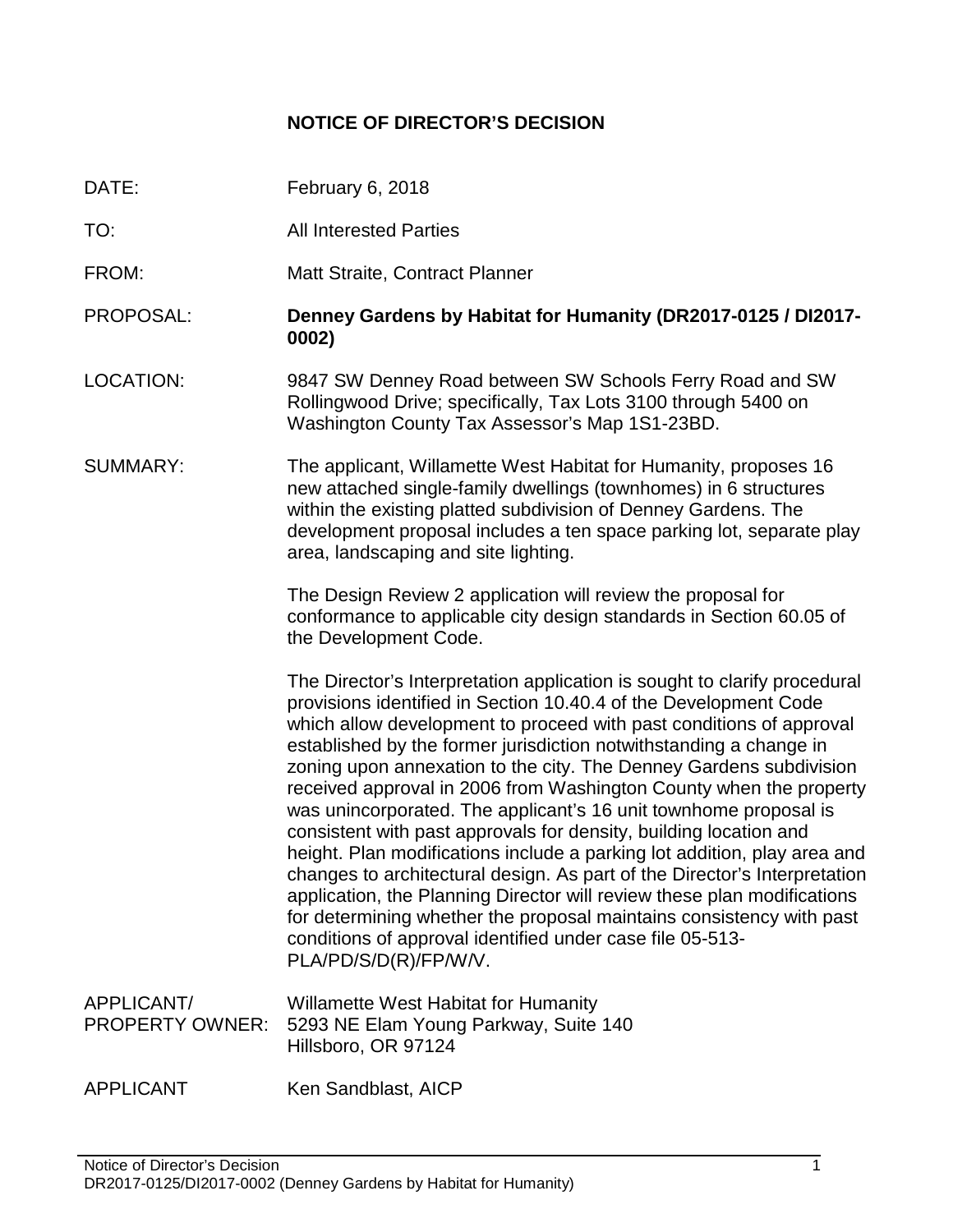| REPRESENTATIVE: | Westlake Consultants, Inc.          |
|-----------------|-------------------------------------|
|                 | 15115 SW Sequoia Parkway, Suite 150 |
|                 | <b>Tigard, OR 97224</b>             |

#### DECISION: **APPROVAL** of **DR2017-0125 (Denney Gardens by Habitat for Humanity)** subject to conditions identified at the end of this report and a Director's Interpretation conclusion that the project is consistent with the previous County approval under the provisions of Section 10.40.4 of the Development Code (**DI2017-0002).**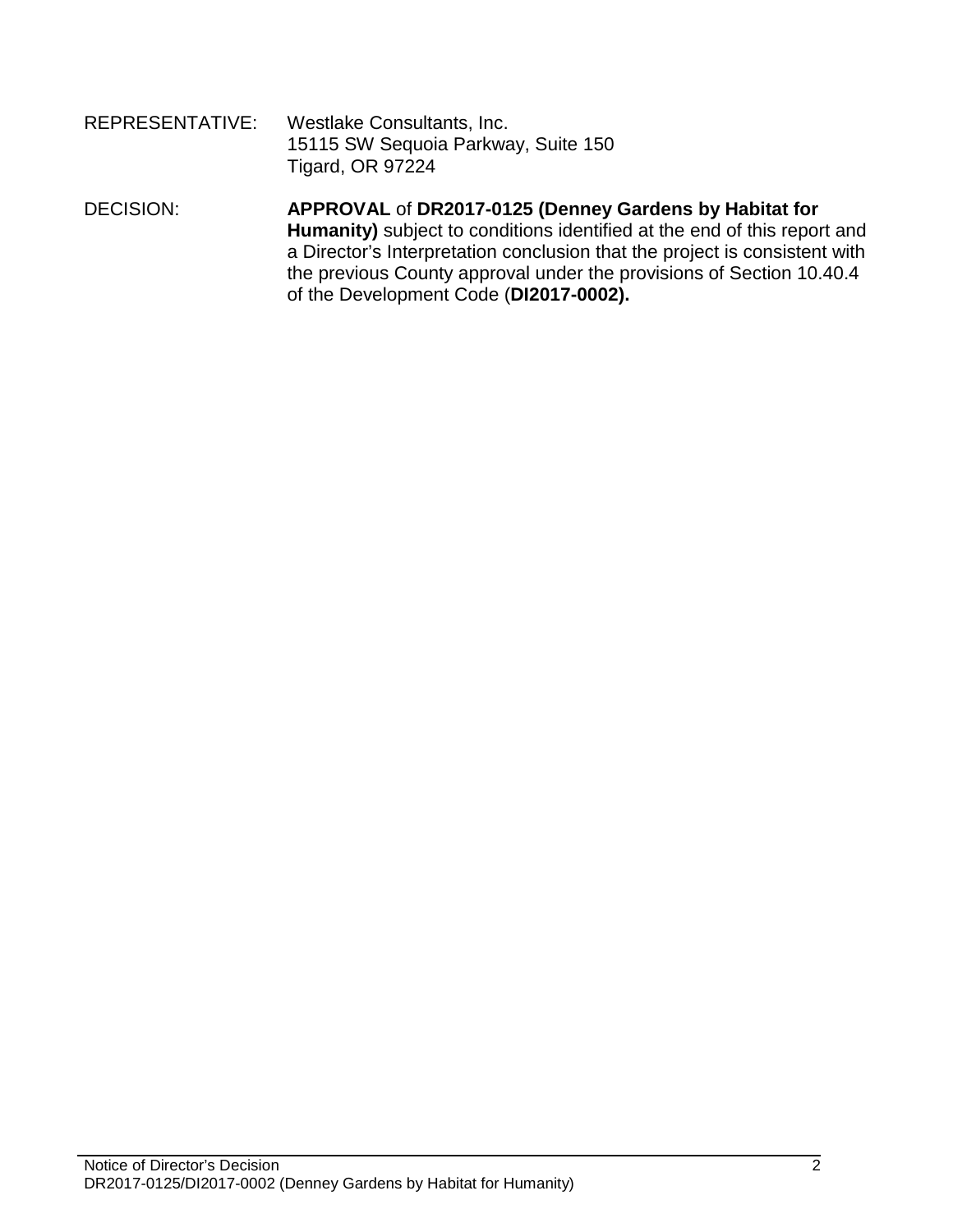# **BACKGROUND FACTS**

# **Key Application Dates**

| <b>Application</b><br>Case File # | <b>Submittal Date</b> | <b>Deemed</b><br><b>Complete</b> | $120$ -day     | <b>240-Day</b>  |
|-----------------------------------|-----------------------|----------------------------------|----------------|-----------------|
| DR2017-0125<br>DI2017-0002        | Dec. 1, 2017          | 'Dec. 27, 2017                   | April 26, 2018 | August 24, 2018 |

# **Existing Conditions Table**

| <b>Zoning</b>      | R-5 Urban Standard Density    |                                                                        |
|--------------------|-------------------------------|------------------------------------------------------------------------|
| <b>Current</b>     |                               | Fully improved subdivision, consistent with approved recorded plat for |
| <b>Development</b> |                               | Denney Gardens. No Building Permits for townhome construction have     |
|                    | been issued.                  |                                                                        |
| <b>Site Size</b>   | Approximately 2.39 Acres      |                                                                        |
| <b>NAC</b>         | Denney Whiteford/Raleigh West |                                                                        |
| <b>Surrounding</b> | Zoning:                       | Uses:                                                                  |
| <b>Uses</b>        | North: R-5                    | North: Wetlands/Open Space (Fanno Creek)                               |
|                    | South: R-5                    | South: Single Family detached                                          |
|                    | East: R-5                     | <b>Wetland/Open Space</b><br>East:                                     |
|                    | West: R-5                     | West: Single Family detached                                           |

#### **DESCRIPTION OF APPLICATION AND TABLE OF CONTENTS**

|                      |                                                                           | <b>PAGE No.</b>  |
|----------------------|---------------------------------------------------------------------------|------------------|
| <b>Attachment A:</b> | <b>Facilities Review Committee Technical Review</b><br>and Recommendation | <b>FR 1-FR 8</b> |
|                      | Attachment B: Design Review 2 Approval Criteria / Findings                | DR 1-DR 8        |
|                      | Attachment C: Directors Interpretation Approval Criteria / Findings       | DI 1-DI 5        |
|                      | <b>Attachment D: Conditions of Approval</b>                               | COA 1-COA 3      |

#### **Public Comments: None**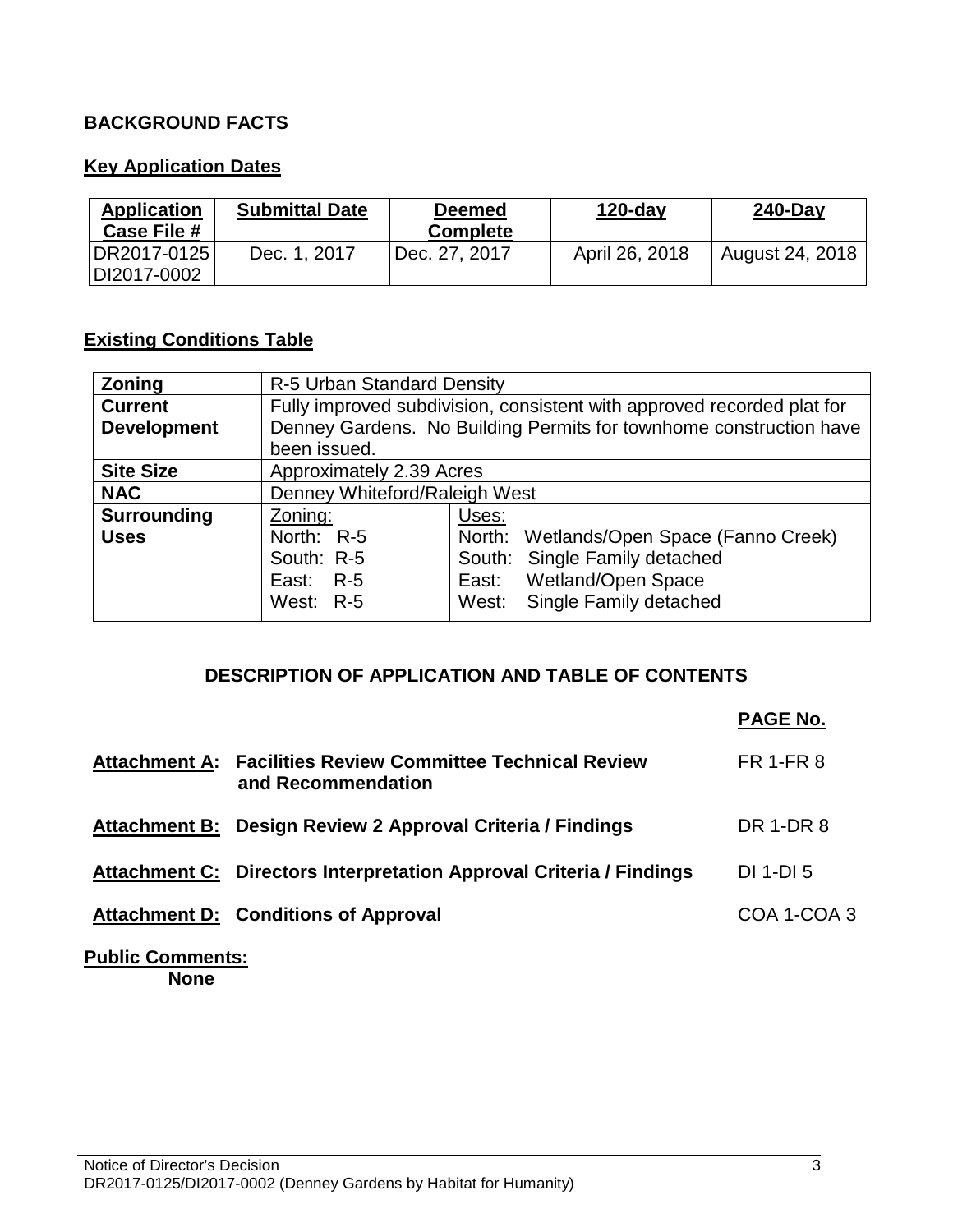#### **FACILITIES REVIEW COMMITTEE DRAFT TECHNICAL REVIEW AND RECOMMENDATIONS Denny Gardens Subdivision by Habitat for Humanity DR2017-0125**

#### **Section 40.03 Facilities Review Committee:**

The Facilities Review Committee has conducted a technical review of the application, in accordance with the criteria contained in Section 40.03 of the Development Code. These criteria are presented below:

#### *A. All critical facilities and services related to the proposed development have, or can be improved to have, adequate capacity to serve the proposed development at the time of its completion.*

Findings: Chapter 90 of the Development Code defines "critical facilities" as services that include public water, public sanitary sewer, storm water drainage, treatment and detention, transportation and fire protection. First, it should be noted that the application is for the Design Review of the structures, the new parking area and a playground review only, the subdivision is approved, recorded and improvements have been constructed. In this case, based on information provided in the applicant's narrative, all necessary critical facilities and services to the Denney Gardens Subdivision are in place. Though approved by the County, when the site was in the County jurisdiction, the existing critical facilities were constructed consistent with the County approved subdivision map (County case file number 05-513-PLA/PD/S/D(R)/FP/W/V) as shown in the applicants as-built Exhibit H and documentation of completed construction in Exhibit O. Regarding stormwater, the subdivision was constructed to the County standards at the time it was approved. However, the approved plat showed a single-family home to remain on a parcel in the middle of the development. The applicants have since demolished the structure and now propose parking on that lot. As such, they have provided a revised stormwater plan to show that the new design is consistent with the City requirements regarding stormwater, see Exhibit S. The applicant's proposal has been reviewed by the City Engineer. No concerns were identified with respect to the adequacy of water, sanitary sewer or other facilities intended to serve the use.

The applicant's response to the Facilities Review approval criteria is found on page 10 of the applicant's materials package, in the document titled "Willamette West Habitat for Humanity Denney Gardens Subdivision" dated December 1, 2017. The applicant's response to the Facilities Review approval criteria is incorporated hereto as findings in support thereof.

**Therefore, the Committee finds the proposal meets the criterion for approval.**

*B. Essential facilities and services related to the proposed development are available, or can be made available, with adequate capacity to serve the development prior to its occupancy. In lieu of providing essential facilities and services, a specific*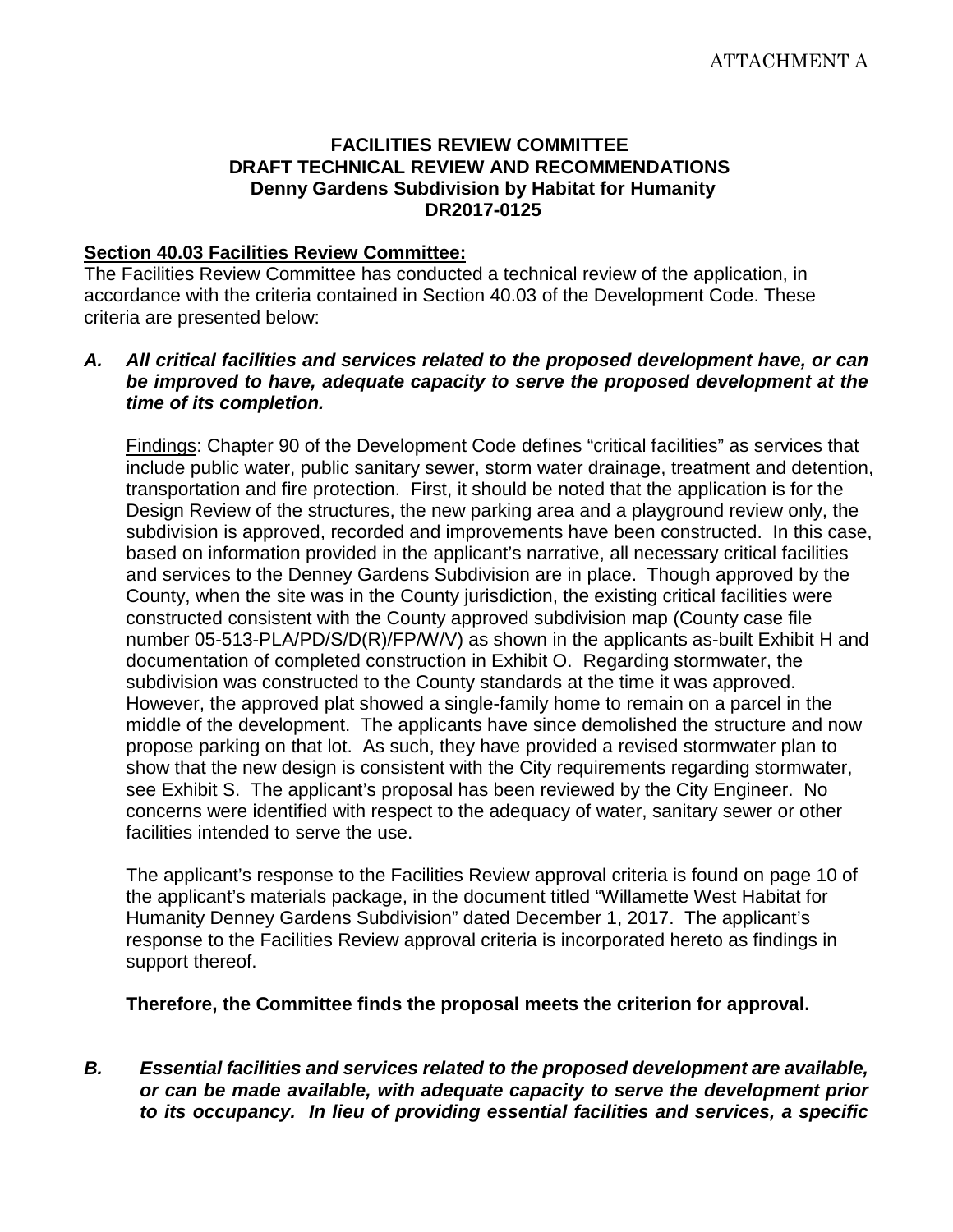#### *plan may be approved if it adequately demonstrates that essential facilities, services, or both will be provided to serve the proposed development within five (5) years of occupancy.*

Findings: Chapter 90 of the Development Code defines "essential facilities" to be services that include schools, transit improvements, police protection, and on-site pedestrian and bicycle facilities in the public right-of-way. In this case, all pedestrian sidewalk improvements along SW Denney Road (identified as part of the approved and recorded plat) have been constructed consistent with the County approved plan. Internal streets have been constructed, not including the internal sidewalks. As such, a condition of approval has been added requiring construction of all internal sidewalks prior to occupancy of any structure on the site.

**Therefore, the Committee finds that by meeting the conditions of approval, the proposal meets the criterion for approval.**

*C. The proposed development is consistent with all applicable provisions of Chapter 20 (Land Uses) unless the applicable provisions are modified by means of one or more applications which shall be already approved or which shall be considered concurrently with the subject application; provided, however, if the approval of the proposed development is contingent upon one or more additional applications, and the same is not approved, then the proposed development must comply with all applicable provisions of Chapter 20 (Land Uses).*

Finding: Staff cites the findings in the Code Conformance Analysis chart at the end of the report, which evaluates the project as it relates to applicable Code requirements of Chapter 20 for the Urban Standard Density (R-5) zone, in response to Criterion C. It is important to note that the proposed project is not a permitted use in the zone, nor does the zone include any provisions for zero setbacks, which is shown on the proposed project. However, the project was approved by the County, both the subdivision, a PUD and the design of the structures. Section 10.40.4 of the Beaverton code explains that any valid, active approval by a previous jurisdiction will be honored as long as that project is not requesting any significant changes. The subdivision was recorded and site improvements constructed, so the project is now proposing to build out the Design Review approval by the previous jurisdiction. Thus, some places where the project deviates from the City code are permitted if the design stays consistent with the previous County approval. The use, multi family larger than a duplex, while not permitted in the City code will be permitted as it is consistent with the County code at the time approval. Lot sizes are not an issue as this application is not proposing any new lots or changes to existing lots. Original County setbacks apply to the proposed structures. The setbacks may appear to be in violation of the City code, however, based on Section 10.40.4 the project setbacks are not inconsistent. To clarify this further the applicant is requesting a Director's Interpretation. The proposed project is consistent with the County approval and the Director's Interpretation, see attachment C.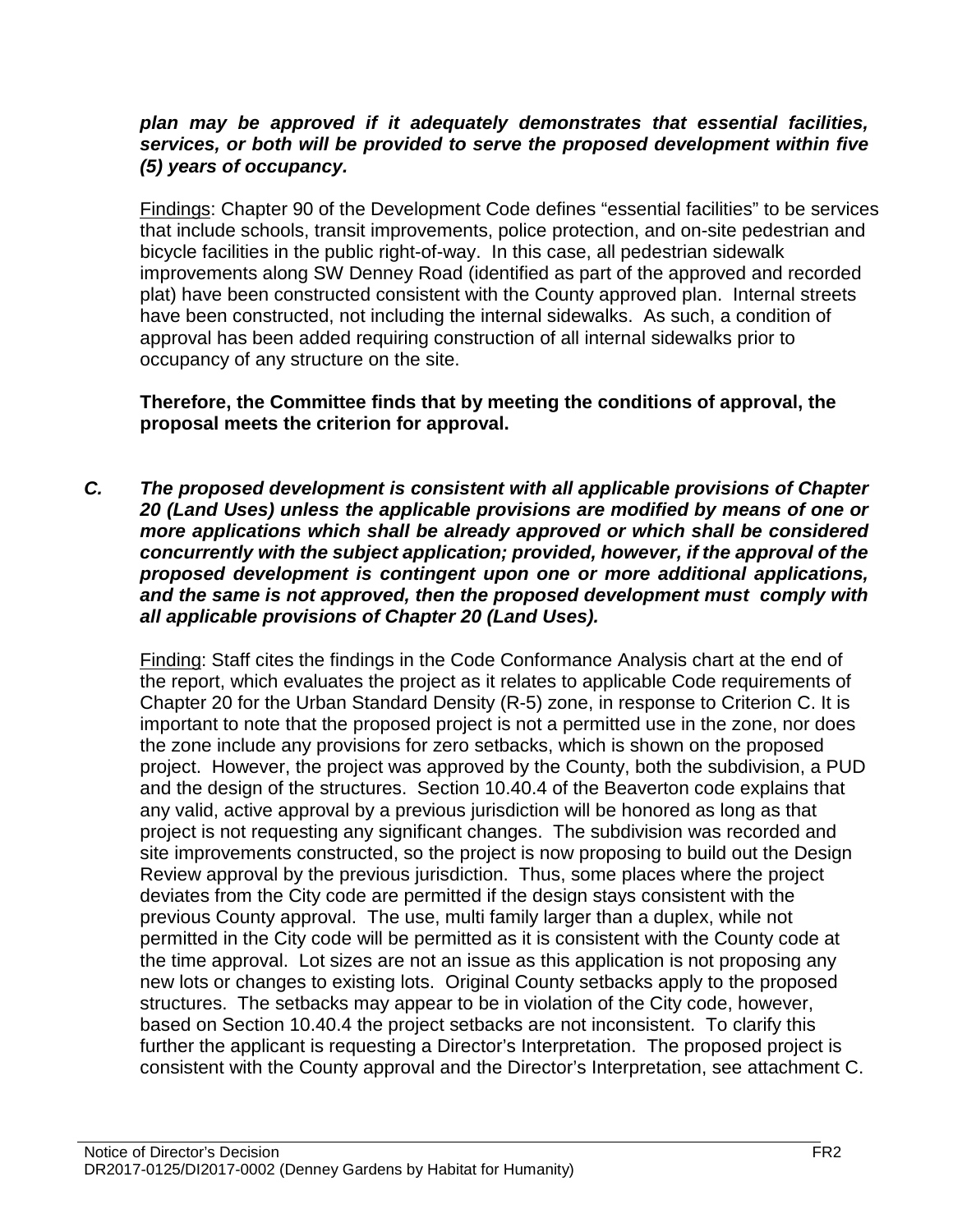**Therefore, the Committee finds the proposal meets the criterion for approval.**

*D. The proposed development is consistent with all applicable provisions of Chapter 60 (Special Requirements) and all improvements, dedications, or both, as required by the applicable provisions of Chapter 60 (Special Requirements), are provided or can be provided in rough proportion to the identified impact(s) of the proposed development.*

Findings: As previously stated, all necessary critical facilities and services to the Subdivision are in place and constructed to the County standards applicable at the time of construction.

Applicable provisions under Chapter 60 include the off-street parking standards as contained in Section 60.30.10.5.A (Off-Street Parking numbers). The proposal includes 48 parking stalls, where a minimum of 27 are required per Development Code standards. The applicant's site plan shows a parking area where a single family home was shown on the plat. This brings an additional 10 parking spaces to the project. The project meets this requirement.

In response to D above, staff finds the proposal consistent with applicable provisions of Chapter 60. Staff also cites additional findings in the Code Conformance Analysis chart at the end of the report, which evaluates the project as it relates to applicable Code requirements of Chapter 60.

**Therefore, the Committee finds that by meeting the conditions of approval, the proposal meets the criterion for approval.**

*E. Adequate means are provided or can be provided to ensure continued periodic maintenance and necessary normal replacement of the following private common facilities and areas, as applicable: drainage facilities, roads and other improved rights-of-way, structures, recreation facilities, landscaping, fill and excavation areas, screening and fencing, ground cover, garbage and recycling storage areas, and other facilities not subject to maintenance by the City or other public agency.*

Findings: As previously stated herein, on page 11 of applicant's narrative, identified in response to Criterion C above, the applicant identifies the HOA and a draft CC&R document provided as Exhibit R in the applicant's narrative. The CC&R document is to specify maintenance obligations of the Association and individual property owners. As explained on Page 5 of the applicant's narrative, all open space areas, created by the Habitat proposal, will be owned and maintained by the HOA. As this is a draft document, a condition of approval has been added that the document be recorded prior to occupancy.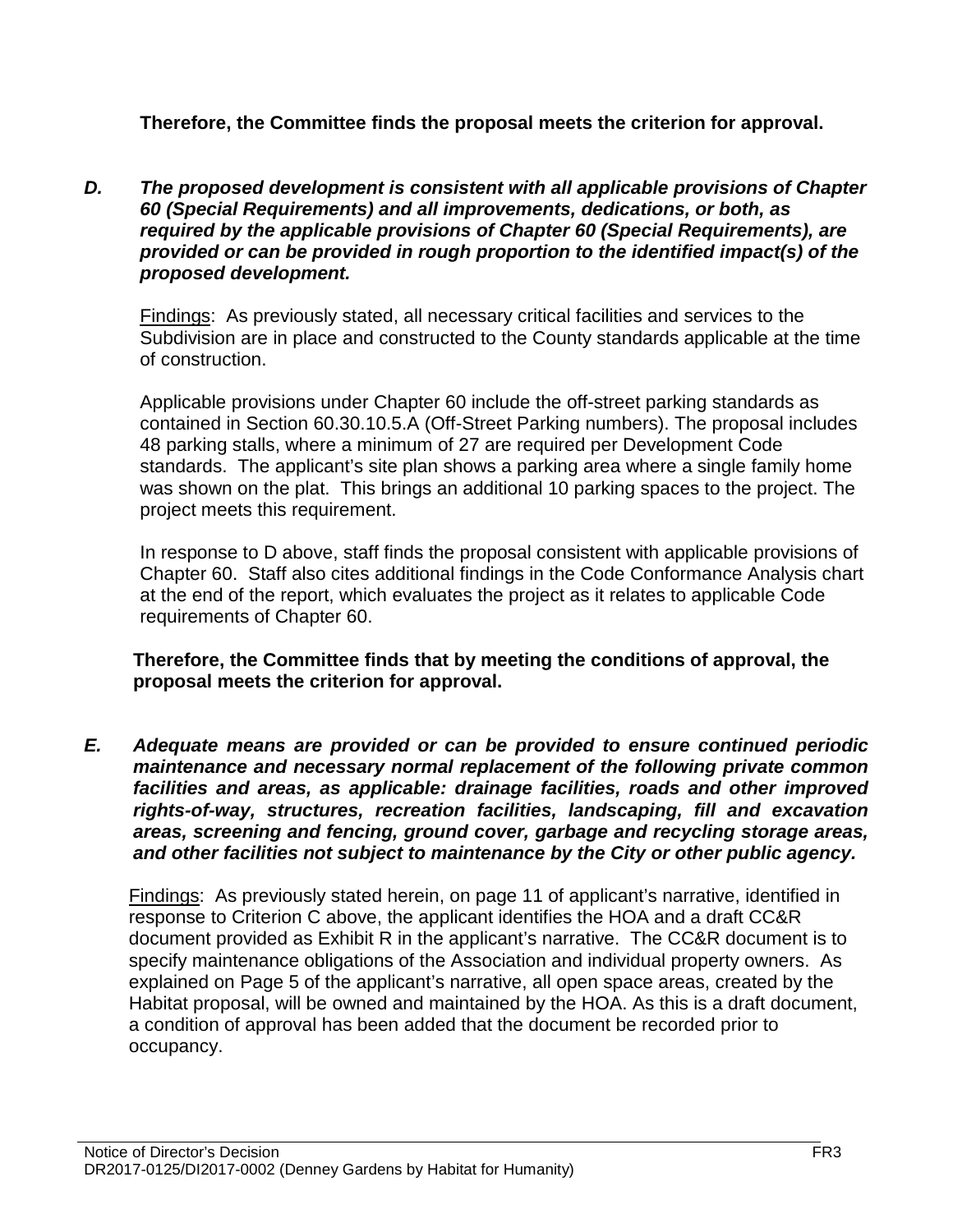In review of the proposal, the Committee finds that the proposal does not present any barriers, constraints, or design elements that would prevent or preclude required maintenance of the private infrastructure and facilities on site.

**Therefore, the Committee finds that by meeting the conditions of approval, the proposal meets the criterion for approval.**

# *F. There are safe and efficient vehicular and pedestrian circulation patterns within the boundaries of the development.*

Findings: As previously stated, all critical facilities and services to the subdivision are in place and fully constructed. No modifications are proposed to the current street location or to utility connections and driveway where currently constructed or approved to be located.

**Therefore, the Committee finds the proposal meets the criterion for approval.**

#### *G. The development's on-site vehicular and pedestrian circulation systems connect to the surrounding circulation systems in a safe, efficient, and direct manner.*

Findings: As previously stated, all critical facilities and services to the subdivision are in place. There is no proposal to change on-site or surrounding vehicular and pedestrian circulation systems, though sidewalks internal to the project, along the private streets have been conditioned for construction consistent with eth approved plans.

# **Therefore, the Committee finds the proposal meets the criterion for approval.**

#### *H. Structures and public facilities serving the development site are designed in accordance with adopted City codes and standards and provide adequate fire protection, including, but not limited to, fire flow.*

Findings: Where H refers to structures, the applicant will be required to obtain building permits through the City. Staff also received a letter from Tualatin Valley Fire & Rescue (TVF&R) in review of the Habitat proposal (dated January 3, 2018). The letter by TVF&R identifies certain items typically required for new structures. Staff has incorporated all recommended conditions by TVF&R.

#### **Therefore, the Committee finds that by meeting the conditions of approval the proposal meets the criterion for approval.**

*I. Structures and public facilities serving the development site are designed in accordance with adopted City codes and standards and provide adequate protection from crime and accident, as well as protection from hazardous*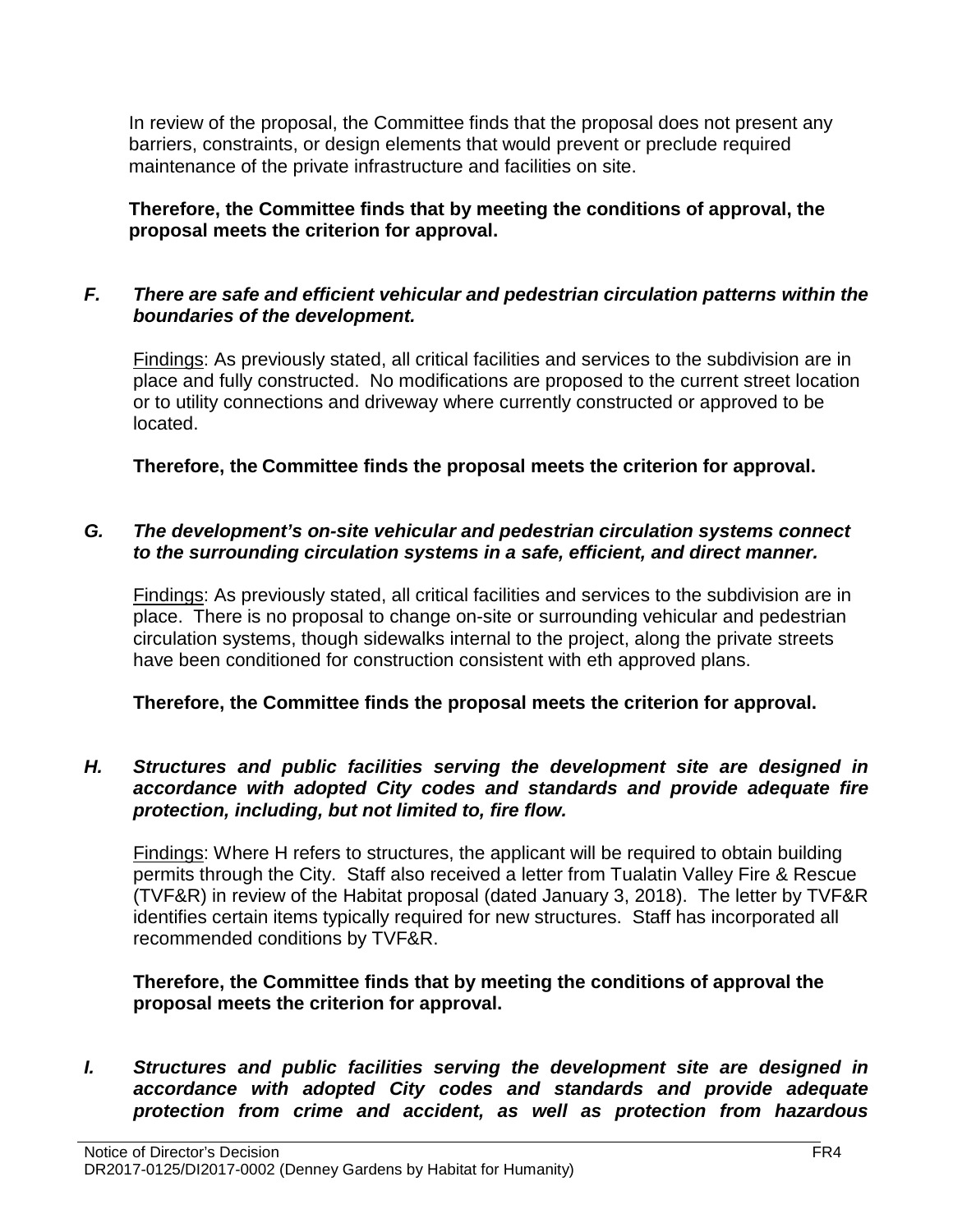#### *conditions due to inadequate, substandard or ill-designed development.*

Findings: As previously stated, the site infrastructure is fully developed. Townhomes, parking area and playground construction are proposed with the Design Review. The Committee finds that review of the construction documents at the building permit stage will ensure protection from hazardous conditions due to inadequate, substandard or illdesigned development. New proposed sidewalks and walkways will be adequately lighted to provide for save pedestrian circulation.

Staff also cites the findings above in response to H.

#### **Therefore, the Committee finds that by meeting the conditions of approval the proposal meets the criterion for approval.**

*J. Grading and contouring of the development site is designed to accommodate the proposed use and to mitigate adverse effect(s) on neighboring properties, public right-of-way, surface drainage, water storage facilities, and the public storm drainage system.*

Findings: The proposal does not modify physical improvements of the subdivision except a small parking area and playground. No changes are proposed to the existing finished grade. Therefore, this criterion is not applicable.

**Therefore, the Committee finds that the criterion is not applicable.**

#### *K. Access and facilities for physically handicapped people are incorporated into the development site and building design, with particular attention to providing continuous, uninterrupted access routes.*

Findings: As previously stated, all necessary critical facilities and services to the subdivision are in place. The application materials seem to indicate that the internal sidewalks, required for ADA compliance, are not yet constructed. As such, a condition of approval has been added requiring their construction, in compliance with all Beaverton codes, prior to occupancy.

#### **Therefore, the Committee finds that by meeting the conditions of approval the proposal meets the criterion for approval.**

#### *L. The application includes all required submittal materials as specified in Section 50.25.1 of the Development Code.*

Findings: In the review of the materials submitted to date, the Committee finds that all application submittal requirements as required form Section 50.25.1 have been submitted.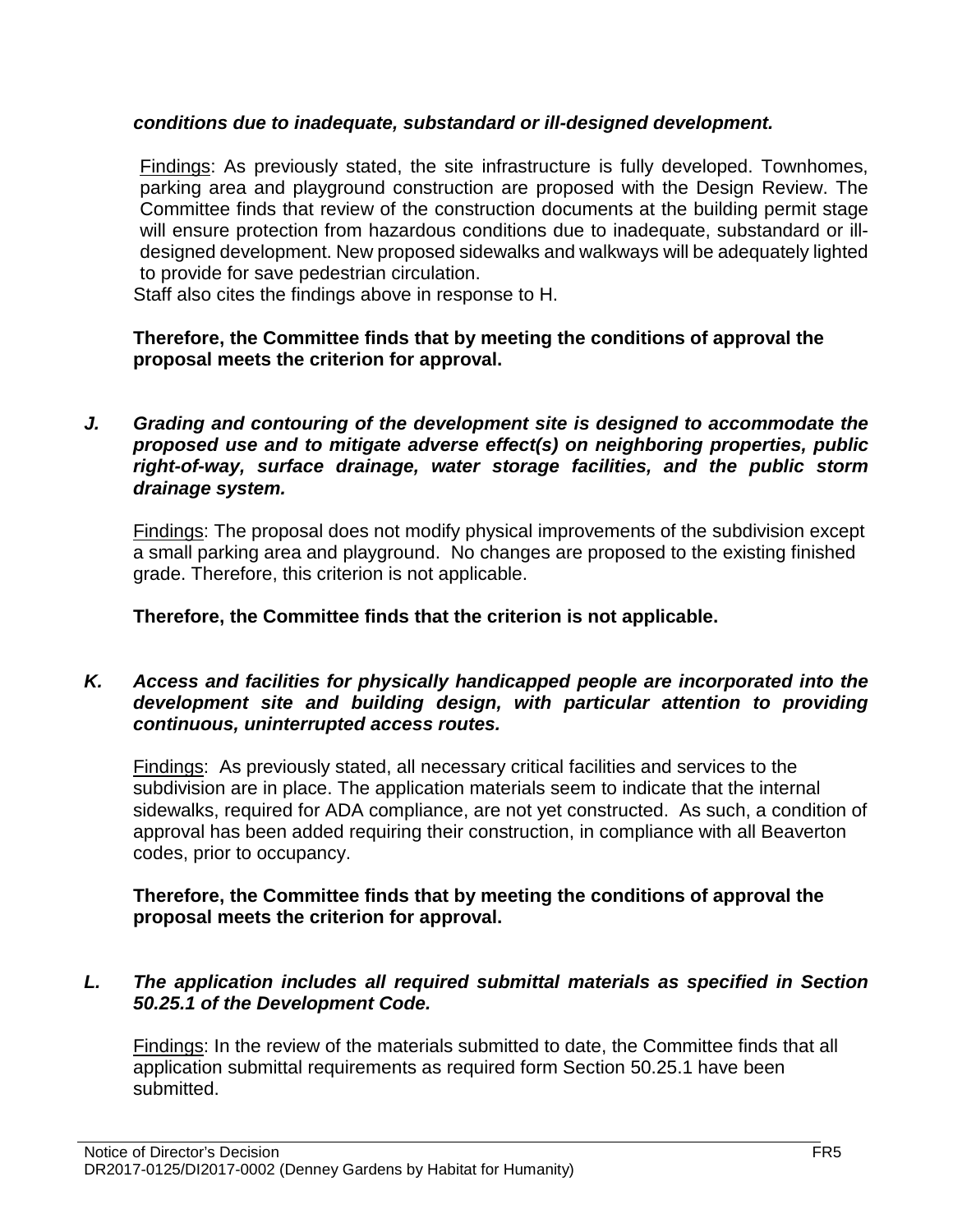**Therefore, the Committee finds the proposal meets the criterion for approval.**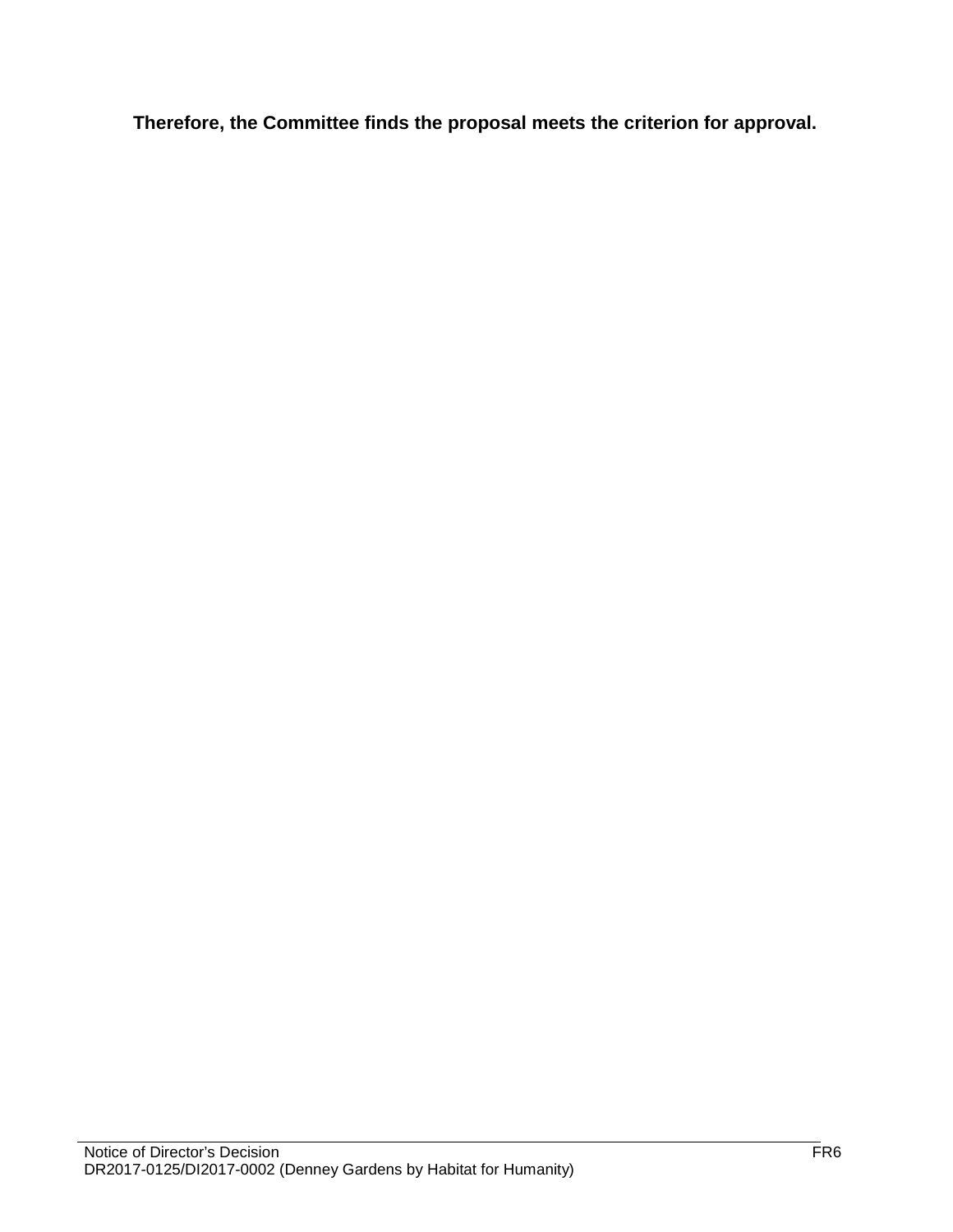# **Code Conformance Analysis Chapter 20 Use and Site Development Requirements Urban Standard Density (R-5) Zoning District**

| <b>CODE</b><br><b>STANDARD</b>                                     | <b>CODE</b><br><b>REQUIREMENT</b>                                                         | <b>PROJECT PROPOSAL</b>                                                                                                                                                                                  | <b>MEETS</b><br>CODE?     |
|--------------------------------------------------------------------|-------------------------------------------------------------------------------------------|----------------------------------------------------------------------------------------------------------------------------------------------------------------------------------------------------------|---------------------------|
|                                                                    | <b>Development Code Sections 20.20.20</b>                                                 |                                                                                                                                                                                                          |                           |
| <b>Permitted Use</b>                                               | <b>Attached Residential</b>                                                               | 16 units, two open space areas.                                                                                                                                                                          | See DI<br><b>Findings</b> |
|                                                                    | <b>Development Code Section 20.20.15</b>                                                  |                                                                                                                                                                                                          |                           |
| Minimum Lot<br>Area                                                | 5,000 square feet                                                                         | Not applicable, no new lots or<br>changes to existing lots are<br>proposed.                                                                                                                              | N/A                       |
| Minimum Lot<br><b>Dimensions</b>                                   | <b>None</b>                                                                               | Not applicable, no new lots or<br>changes to existing lots are<br>proposed.                                                                                                                              | N/A                       |
| <b>Yard Setbacks</b><br>Minimums:<br>Front<br><b>Sides</b><br>Rear | Front is 20-feet for<br>garage-facing street,<br>Side yard is 5 feet;<br>Rear is 20-feet. | Pursuant to the provisions of<br>Section 10.40.4 and the draft<br>Director's Interpretation, the project<br>is consistent with all previous<br>County setbacks, thus these<br>requirements do not apply. | See DI<br><b>Findings</b> |
| Maximum<br><b>Building Height</b>                                  | 35 feet (without an<br>adjustment or<br>variance)                                         | Original approval allowed for 40-<br>foot building height and three<br>stories. The Habitat proposal will<br>be under 35 feet.                                                                           | Yes                       |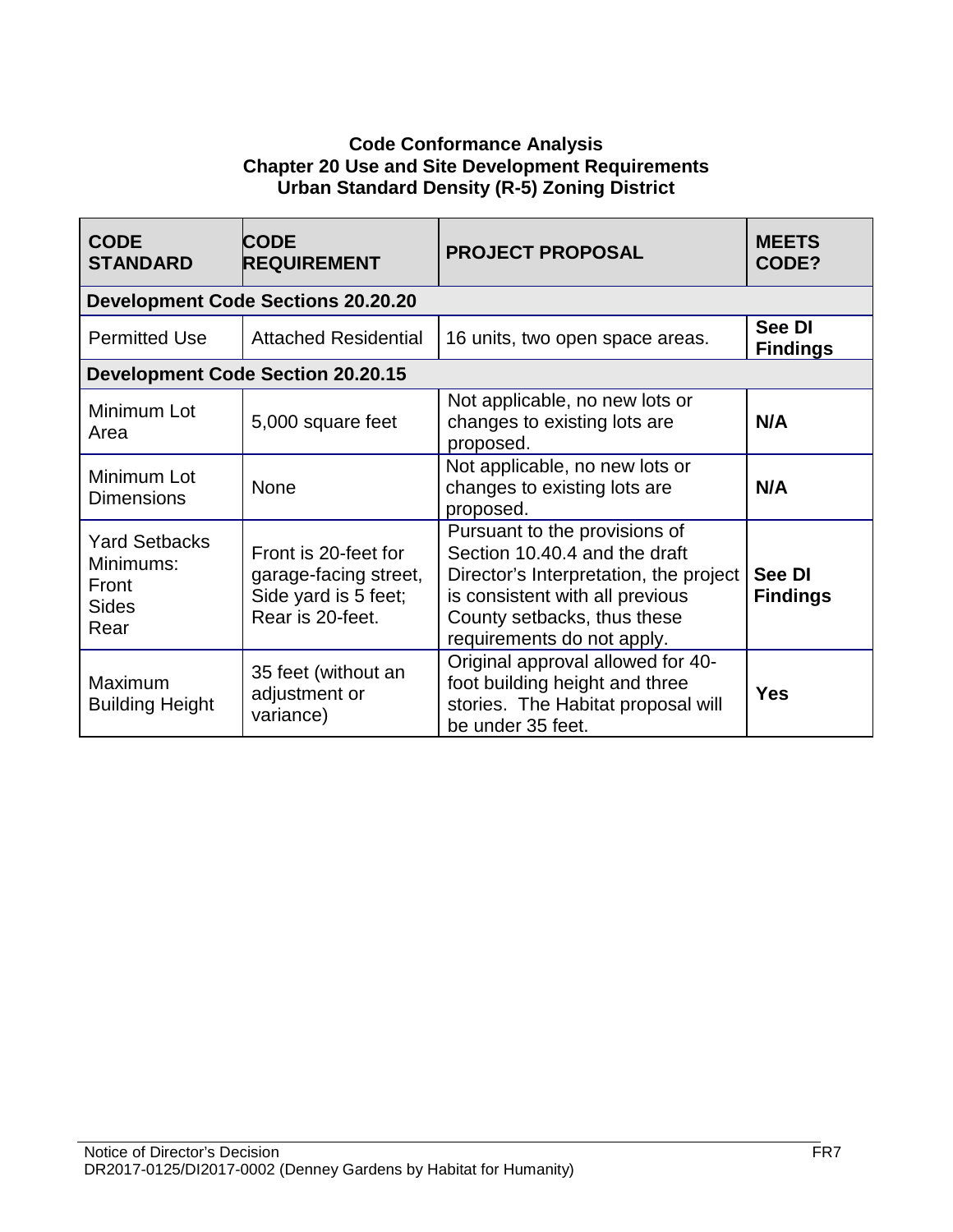| <b>CODE</b><br><b>STANDARD</b>                                          | <b>CODE</b><br><b>REQUIREMENT</b>                                                                   | <b>PROJECT PROPOSAL</b>                                                                                                                                                           | <b>MEETS</b><br>CODE? |
|-------------------------------------------------------------------------|-----------------------------------------------------------------------------------------------------|-----------------------------------------------------------------------------------------------------------------------------------------------------------------------------------|-----------------------|
| <b>Development Code Section 60.30.10.5</b><br><b>Off-Street Parking</b> |                                                                                                     |                                                                                                                                                                                   |                       |
| <b>Off-Street Parking</b>                                               | For attached<br>dwellings: 1.25 for<br>one bed, 1.5 for two<br>bed and 1.75 for<br>three bed        | The proposal includes 48 parking<br>stalls, where a minimum of 27are<br>required per Development Code<br>standards.                                                               | <b>Yes</b>            |
| <b>Off-Street Bicycle</b><br>Parking                                    | Short term is 2<br>spaces or 1 space<br>per 20 dwellings.<br>Long term is one<br>space for dwelling | Bicycle rack (2 short term) has been<br>constructed on-site. For long term,<br>bicycle parking standard will be<br>satisfied with storage space<br>provided within each dwelling. | <b>Yes</b>            |
| <b>Development Code Section 60.55</b><br><b>Transportation</b>          |                                                                                                     |                                                                                                                                                                                   |                       |
| Transportation<br><b>Facilities</b>                                     | Evaluated as part of<br>the Subdivision                                                             | No subdivision is proposed.                                                                                                                                                       | N/A                   |
| <b>Development Code Section 60.60</b><br><b>Trees &amp; Vegetation</b>  |                                                                                                     |                                                                                                                                                                                   |                       |
| Tree & Vegetation<br>Regulations                                        | Preservation for<br>"protected" trees                                                               | Retain existing trees identified to be<br>protected during construction                                                                                                           | <b>Yes</b>            |
| Mitigation<br>Requirements for<br>Landscape Tree<br>Removal             | 1:1 mitigation<br>required based on<br>DBH removed.                                                 | None proposed or needed                                                                                                                                                           | N/A                   |
| <b>Development Code Section 60.65</b><br><b>Utility Undergrounding</b>  |                                                                                                     |                                                                                                                                                                                   |                       |
| <b>Utility</b><br>Undergrounding                                        | All existing utilities and<br>any new utility service<br>lines must be<br>undergrounded.            | Not part of proposal. All required<br>utilities are in place and<br>underground.                                                                                                  | N/A                   |

# **Chapter 60 – Special Requirements**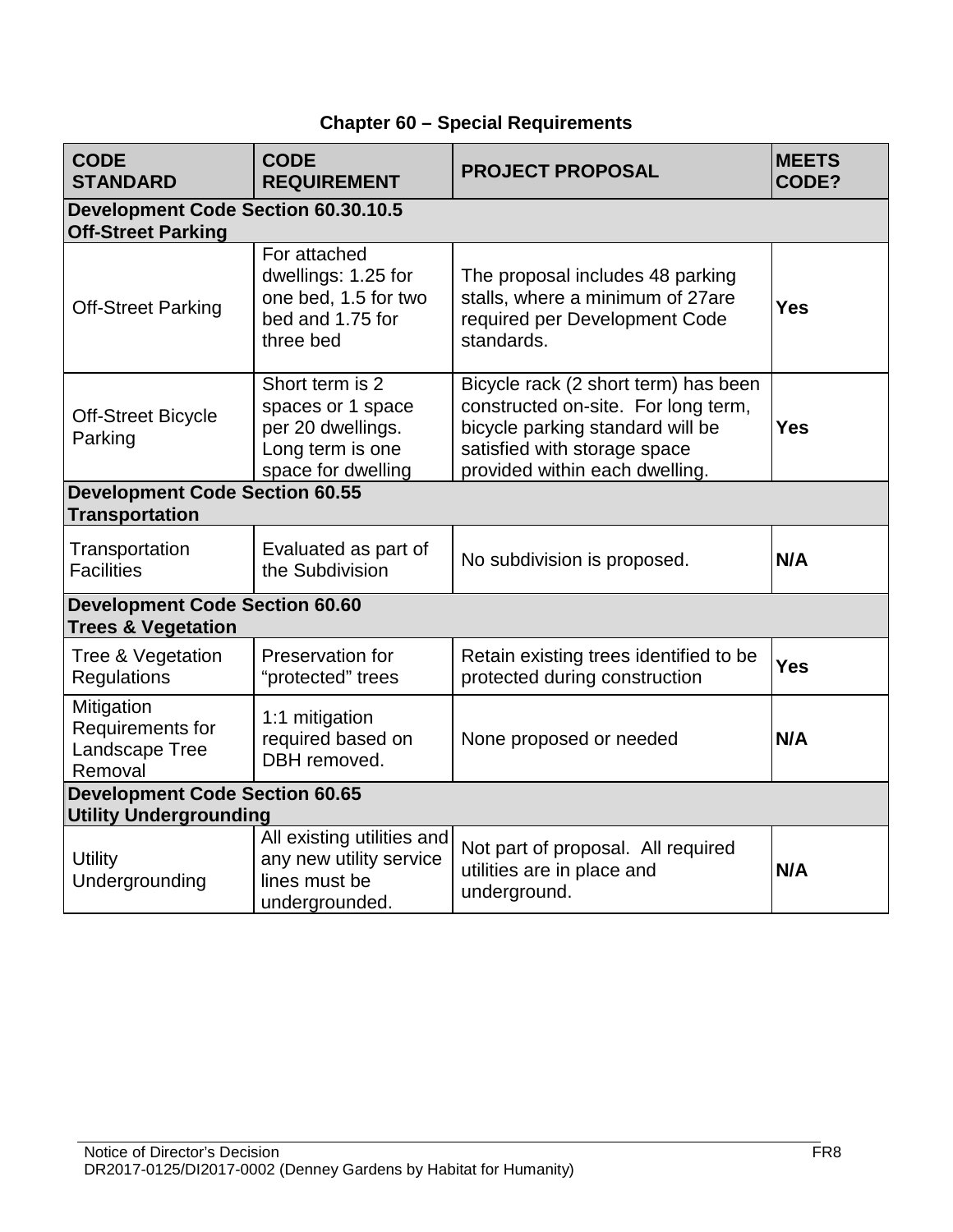#### **ANALYSIS AND FINDINGS FOR DESIGN REVIEW TWO APPROVAL**

#### **Section 40.20.05. Design Review Applications; Purpose**

*The purpose of Design Review is to promote Beaverton's commitment to the community's appearance, quality pedestrian environment, and aesthetic quality. It is intended that monotonous, drab, unsightly, dreary and inharmonious development will be discouraged. Design Review is also intended to conserve the City's natural amenities and visual character by insuring that proposals are properly related to their sites and to their surroundings by encouraging compatible and complementary development.*

#### *Section 40.20.15.2.C Approval Criteria*

*In order to approve a Design Review Two application, the decision making authority shall make findings of fact based on evidence provided by the applicant demonstrating that all the following criteria are satisfied:*

*1. The proposal satisfies the threshold requirements for a Design Review Two application.*

Facts and Findings: Section 40.20.15.2.A *Threshold: An application for Design Review Type Two shall be required when the following thresholds apply:*

*3. "New construction of attached residential dwellings excluding duplexes, in any zone where attached dwellings are a permitted or conditional use."*

The applicant proposes new attached residential buildings on the subject property which is zoned R-5 Urban Standard Density. As explained above townhomes or attached single family (in excess of two units) is not a permitted use in the zone. However, the project was approved by the County, both the subdivision, a PUD and the preliminary design of the structures, which is part of the PUD process. Section 10.40.4 of the Beaverton code explains that any valid, active approval by a previous jurisdiction will be honored as long as that project is not requesting any significant changes. The subdivision was recorded and site improvements constructed, the project is now proposing to build out the design reflected in the PUD approval by the previous jurisdiction. Thus, some places where the project deviates from the City code are permitted if the design stays consistent with the previous County approval. These include:

- The addition of a parking area
- Modified landscape plans (to match Beaverton requirements)
- Lighting for the new parking lot
- First floor entries, as opposed to second floor entries
- Options for 2,3 or 4 bedroom units as opposed to just 3 bedrooms
- Increased variety in facades
- Increased variety in roof forms
- Increased variety in in floor plans
- Second floor balconies instead of second floor entryways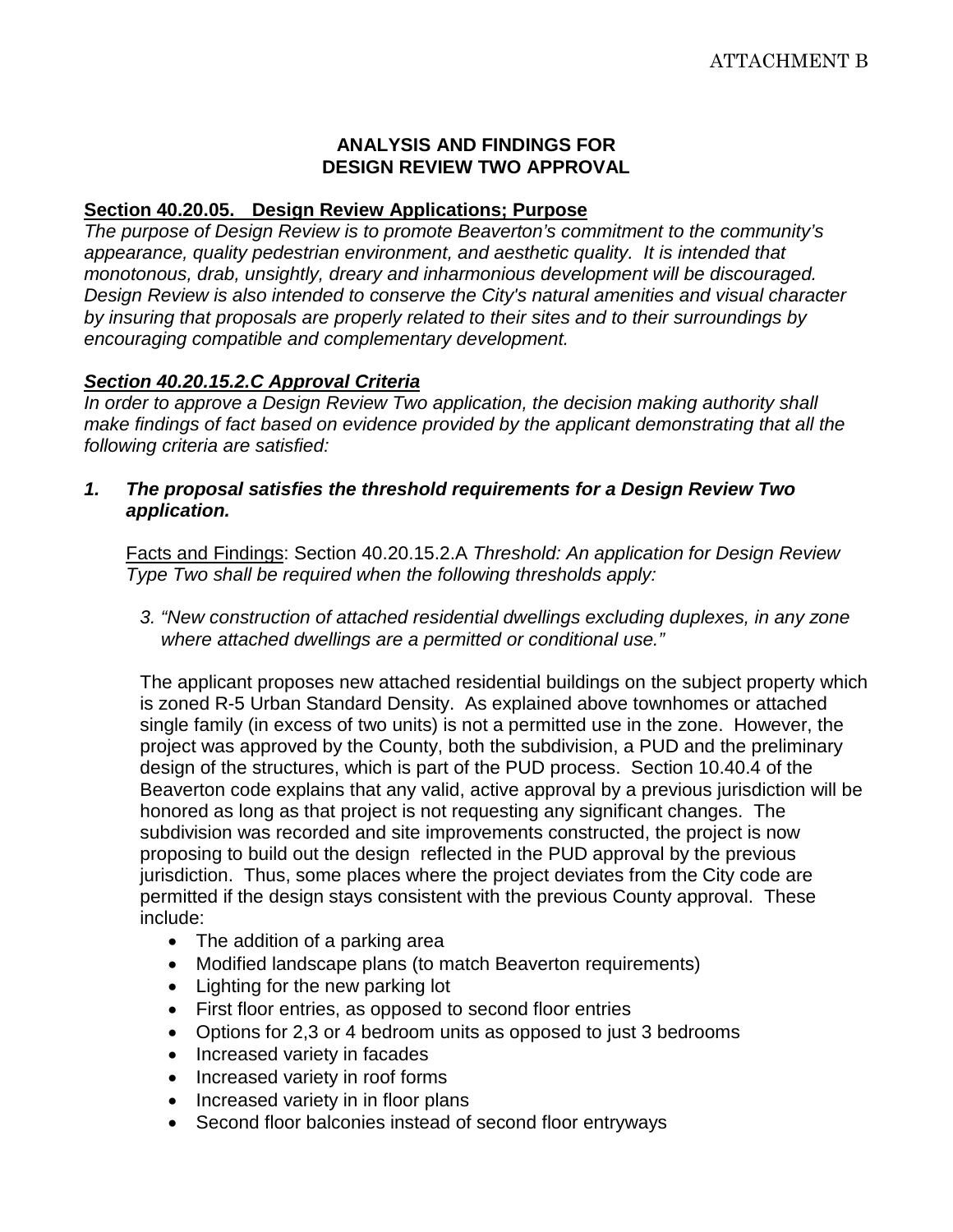• Double wall construction

The use, attached single family larger than a duplex, while not permitted in the City code will be permitted as it is consistent with the County code at the time approval. Lot sizes are not an issue as this application is not proposing any new lots. Based on the Directors interpretation of Section 10.40.4 the project meets the threshold for a Design Review 2.

# **Therefore, staff finds that the proposal meets the criterion for approval.**

*2. All City application fees related to the application under consideration by the decision making authority have been submitted.*

Facts and Findings: The applicant paid the required fees for the Design Review Type 2 application.

**Therefore, staff finds that the proposal meets the criterion for approval.**

# *3. The proposal contains all applicable application submittal requirements as specified in Section 50.25.1 of the Development Code.*

Facts and Findings: The applicant submitted the application on December 1, 2017 and was deemed complete on December 27, 2017. In the review of the materials during the application review, staff finds that all applicable application submittal requirements, identified in Section 50.25.1 are contained within this proposal.

**Therefore, staff finds that the proposal meets the criterion for approval.**

# *4. The proposal is consistent with all applicable provisions of Sections 60.05.15 through 60.05.30 (Design Standards).*

Facts and Findings: Staff cites the Design Review Standards Analysis (table hereto) which evaluates the proposal's compliance with Design Review Standards. As demonstrated on the table, the proposal complies, or through conditions of approval, can be made to comply with all applicable Design Standards. Staff further incorporates the applicant's written response to applicable Design Standards as provided in the document titled *Willamette West Habitat for Humanity – Denney Gardens Subdivision (Revised – December 1, 2017 for Completeness)* as facts and findings in response to Criterion No. 4.

Section 60.05.15D requires that no more than 150 square feet of undifferentiated walls facing a public street on a multifamily unit will be permitted. A condition of approval has been proposed that would require that this be demonstrated or changes made to the elevations of structures 5 and 6 to comply with this request. Changes may include additional windows, porches, alcoves, balconies or bays.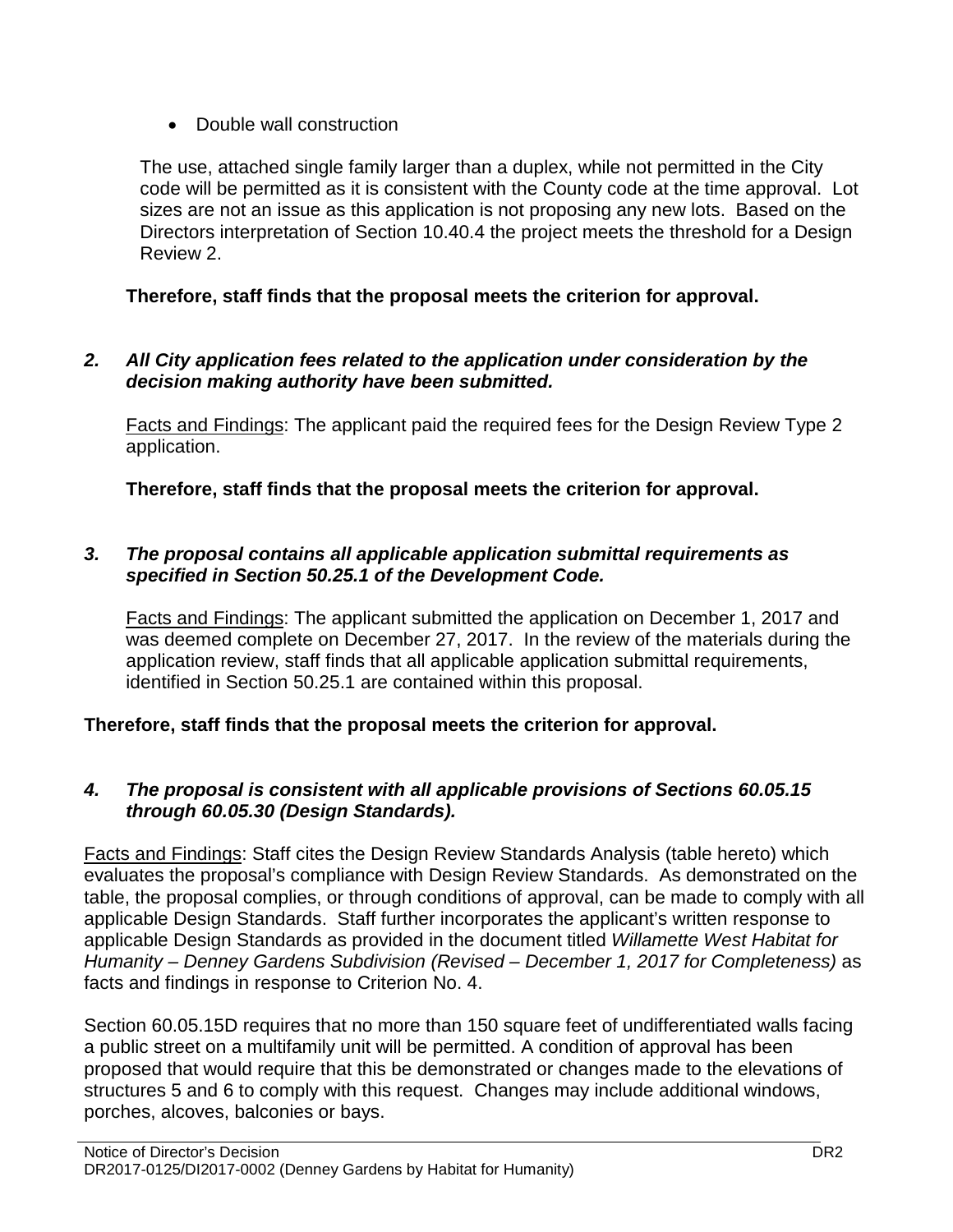Staff recommends a condition of approval that would bring the proposal into compliance with all applicable Design Standards. The condition is limited to assuring that the street facing facades of structures 5 and 6 comply with the maximum percentage of bare surfaces through the requirement of added detail to the structures (or evidence that the design meets the requirement). All else complies.

#### **FINDING: Therefore, staff finds that by meeting the conditions of approval, the proposal meets the criterion for approval.**

- *5. For additions to or modification of existing development, the proposal is consistent with all applicable provision of Sections 60.05.15 through 60.05.30 (Design Standards) or can demonstrate that the additions or modifications are moving towards compliance of specific Design Standards if any of the following conditions exist:*
	- *a. A physical obstacle such as topography or natural feature exists and prevents the full implementation of the applicable standard; or*
	- *b. The location of existing structural improvements prevent the full implementation of the applicable standard; or*
	- *c. The location of the existing structure to be modified is more than 300 feet from a public street.*
	- *d. If in a Multiple-Use District, building location, entrances and orientation along streets, and parking lot limitation along streets (Standards 60.05.15.6 and 60.05.20.8).*
	- *e. If in a Multiple-Use or Commercial District, ground floor elevation window requirements (Standard 60.05.15.8).*

Facts and Findings: There are no structures on the site and the application is not seeking to modify any structures.

**Therefore, staff finds that the criteria does not apply.**

#### *6. Applications and documents related to the request, which will require further City approval, shall be submitted to the City in the proper sequence.*

Facts and Findings: The applicant has submitted all documents related to this request for Design Review Two approval. A Directors Interpretation application is being processed concurrently with the subject request for Design Review Two. No further applications or documents are needed at this time.

# **Therefore, staff finds that the criteria is met.**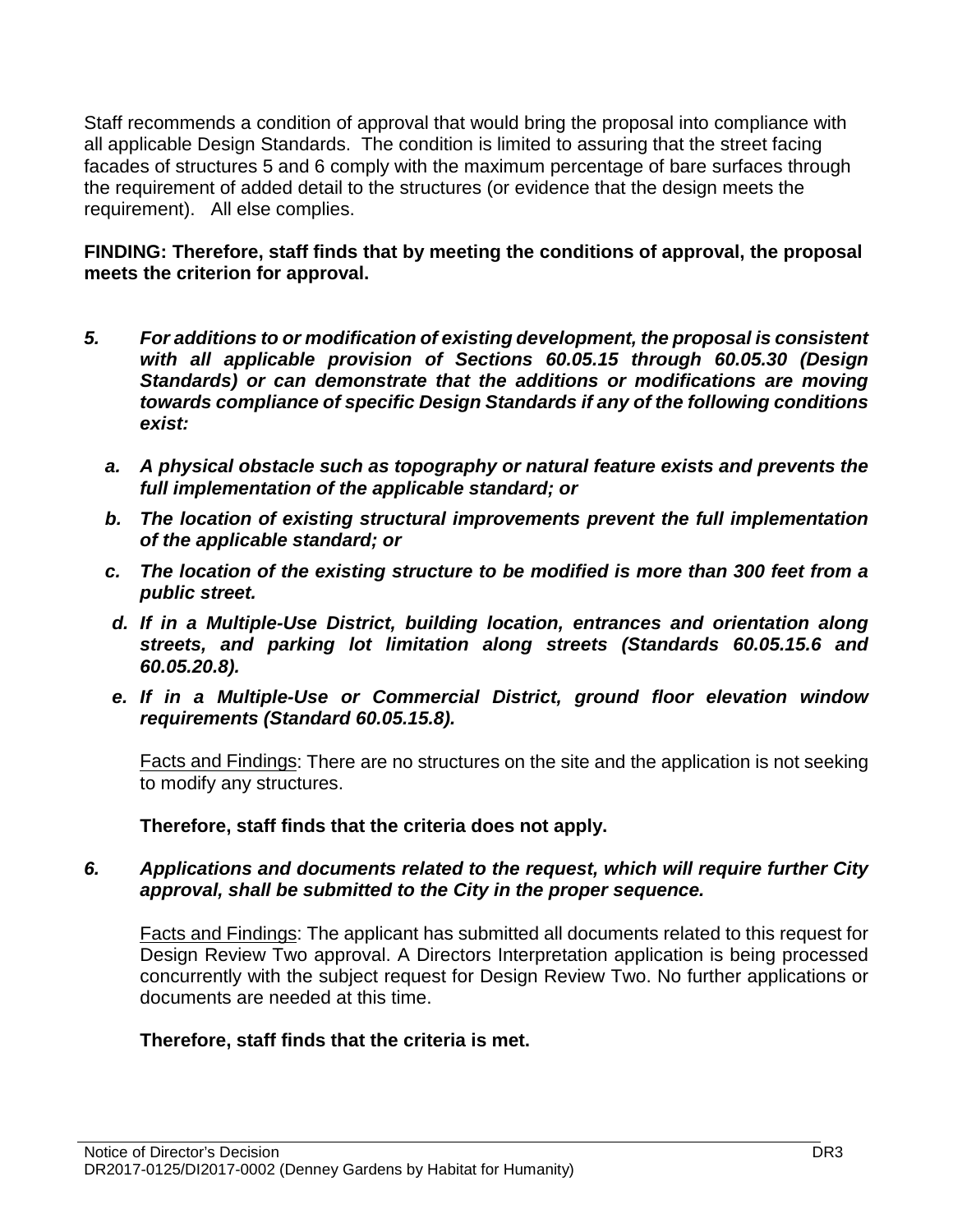# **Recommendation**

Based on the facts and findings presented, staff recommends **APPROVAL** of **DR2017-0125 (Denney Gardens by Habitat for Humanity),** subject to the proposed conditions of approval.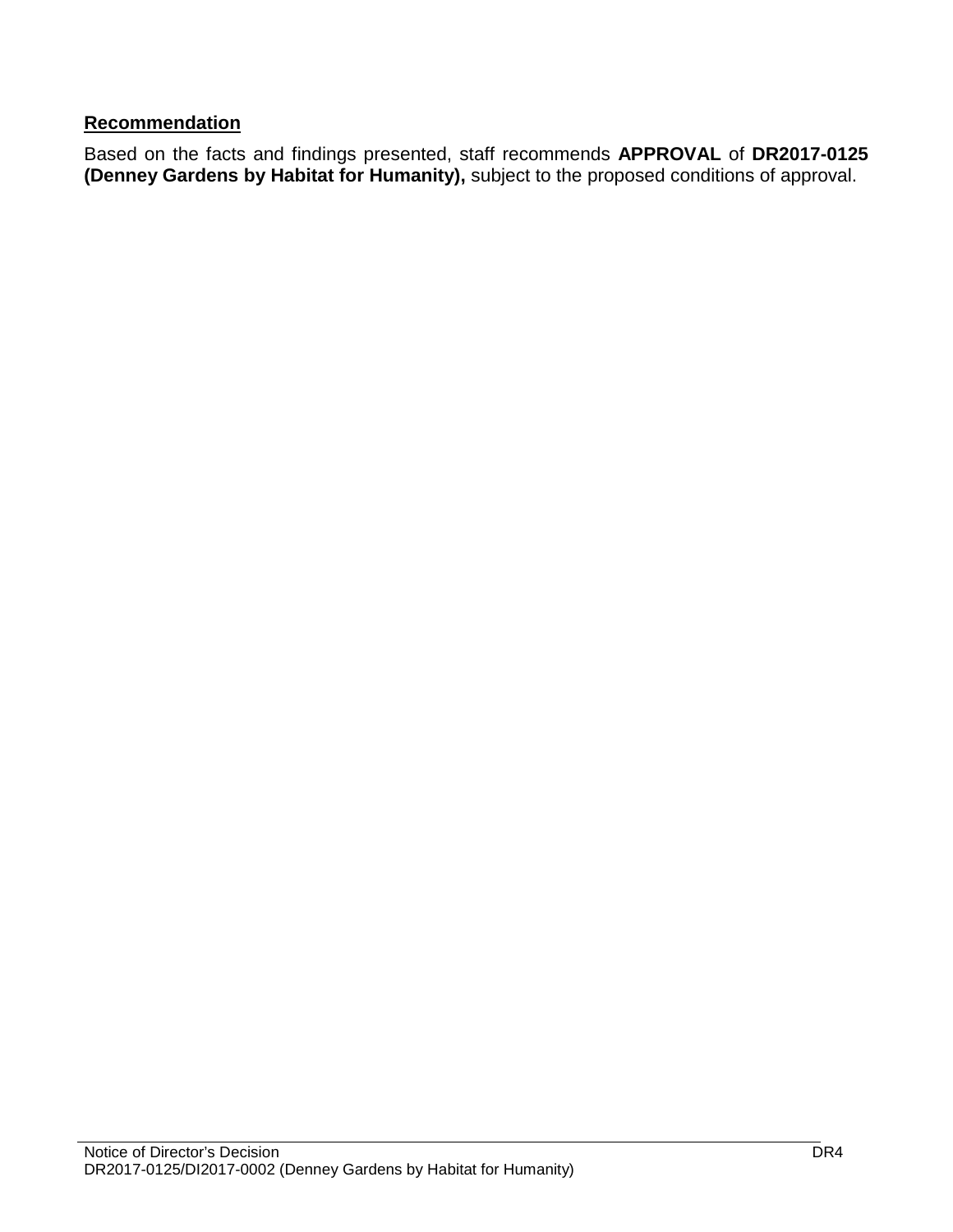# **Section 60.05 Design Review**

# **Standards and Guidelines Analysis**

| <b>DESIGN</b><br><b>STANDARD</b> | <b>PROJECT PROPOSAL</b>                                                                                                                                                                                                                                          | <b>MEETS</b><br><b>STANDARD</b>                                                                                                                                                                                                                                                                                         |
|----------------------------------|------------------------------------------------------------------------------------------------------------------------------------------------------------------------------------------------------------------------------------------------------------------|-------------------------------------------------------------------------------------------------------------------------------------------------------------------------------------------------------------------------------------------------------------------------------------------------------------------------|
|                                  | Section 60.05.15 Building Design and Orientation                                                                                                                                                                                                                 |                                                                                                                                                                                                                                                                                                                         |
|                                  | <b>Building Articulation and Variety</b>                                                                                                                                                                                                                         |                                                                                                                                                                                                                                                                                                                         |
| 60.05.15.1.A                     | Standard calls for attached residential buildings in residential<br>zones to be limited in length - to 200 feet.                                                                                                                                                 | The longest<br>structures in<br>the project are<br><b>60 feet.</b>                                                                                                                                                                                                                                                      |
| 60.05.15.1.B                     | As demonstrated on the applicant's Architectural Elevations,<br>each building elevation exceeds the 30% requirement for<br>architectural articulation. Plan will utilize vinyl, glass and<br>wood. Applicant identifies other features in narrative (page<br>17) | Yes. B calls for<br>features, not<br>limited to<br>windows,<br>recessed<br>entrances and<br>change in<br>material type at<br>minimum of 25<br>sq. ft.                                                                                                                                                                   |
| 60.05.15.1.C                     | The subdivision, which dictates the location of the structures<br>was previously approved, this standard does not apply.                                                                                                                                         | Does not apply.                                                                                                                                                                                                                                                                                                         |
| 60.05.15.1.D                     | As demonstrated on the applicant's Architectural Elevations,<br>all six buildings show articulation.                                                                                                                                                             | It is not clear if<br>the project<br>meets this<br>requirement for<br>structures 5<br>and $6. A$<br><b>Condition has</b><br>been added to<br>either add<br>additional<br>detail or<br>provide<br>additional<br>information<br>showing there<br>are no<br>undifferentiated<br>blank walls<br>greater than<br>150 sq. ft. |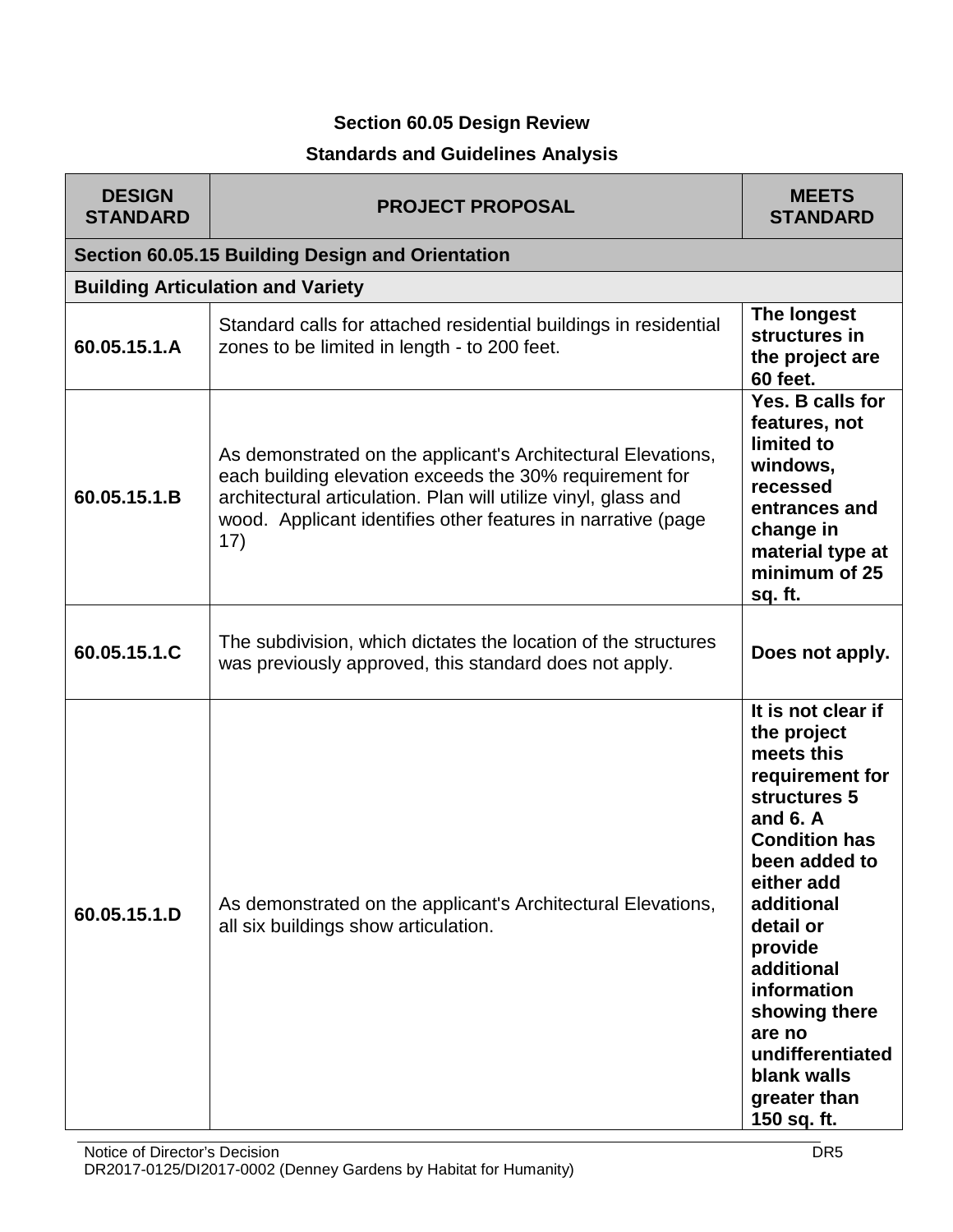| <b>Roof Forms</b> |                                                                                                                          |            |
|-------------------|--------------------------------------------------------------------------------------------------------------------------|------------|
| 60.05.15.2.A      | Sloped roofs are proposed and will exceed the minimum 5/12<br>pitch requirement, according to the applicant's narrative. | <b>Yes</b> |
| 60.05.15.2.B      | The applicant's narrative states that all buildings will have<br>eaves extending at least 12 inches per standard.        | <b>Yes</b> |
| 60.05.15.2.C      | No flat roofs are proposed.                                                                                              | N/A        |
| 60.05.15.2.D      | No additions proposed.                                                                                                   | N/A        |
| 60.05.15.2.E      | No feature roofs are proposed.                                                                                           | N/A        |

| <b>Primary Building Entrances</b>  |                                                                                                                                                         |            |  |
|------------------------------------|---------------------------------------------------------------------------------------------------------------------------------------------------------|------------|--|
| 60.05.15.3                         | The narrative states that each unit has a covered or<br>recessed entrance with at least a 4' x 6' covered area to<br>meet the standard.                 | <b>Yes</b> |  |
| <b>Exterior Building Materials</b> |                                                                                                                                                         |            |  |
| 60.05.15.4.A                       | Plans identify materials. Applicant's narrative states exterior<br>walls facing street will be double-wall construction to comply<br>with the standard. | <b>Yes</b> |  |
| <b>Roof-Mounted Equipment</b>      |                                                                                                                                                         |            |  |
| 60.05.15.5.A,<br>в                 | The applicant does not propose roof-mounted equipment.                                                                                                  | N/A        |  |
|                                    | <b>Building Location and Orientation along Streets in Multiple Use and Com. Districts</b>                                                               |            |  |
| 60.05.15.6.A,<br>D, E & F          | The subject property is not situated along a Major<br>Pedestrian Route (MPR).                                                                           | N/A        |  |
| 60.05.15.6.B&<br>С                 | Buildings are not located in a commercial zone.                                                                                                         | N/A        |  |

# **Section 60.05.20 Circulation and Parking Design Standards.**

# **Connections to Public Street System**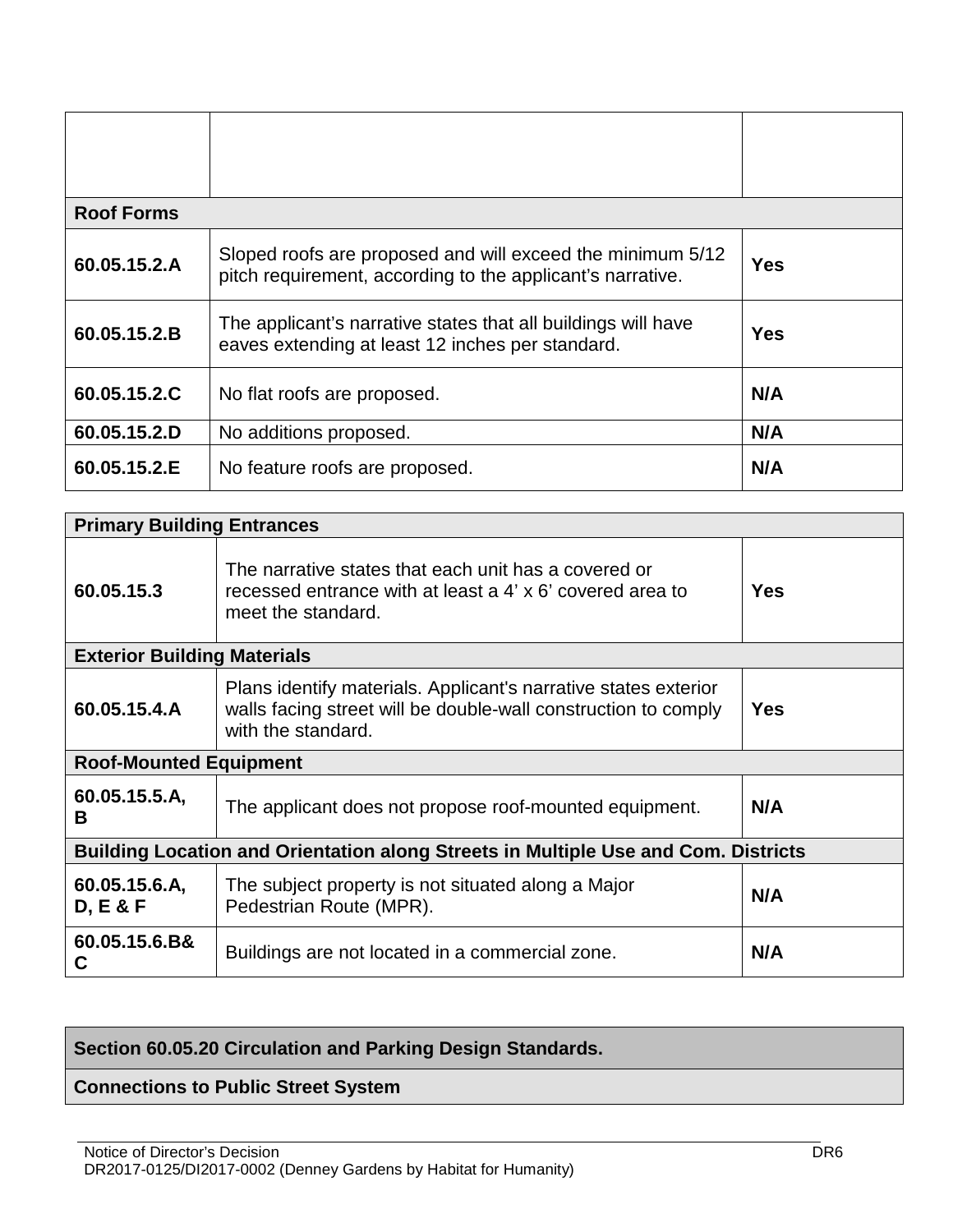| 60.05.20.1                                             | No changes are proposed to street improvements /<br>connections as approved for Denney gardens by the<br>County.                                                                                                                                        | N/A                                                                              |  |
|--------------------------------------------------------|---------------------------------------------------------------------------------------------------------------------------------------------------------------------------------------------------------------------------------------------------------|----------------------------------------------------------------------------------|--|
|                                                        | Loading areas, solid waste facilities and similar improvements                                                                                                                                                                                          |                                                                                  |  |
| 60.05.20.2.A<br>through E                              | No trash bins are proposed. Individual can service per unit.                                                                                                                                                                                            | <b>Yes</b>                                                                       |  |
| <b>Pedestrian Circulation</b>                          |                                                                                                                                                                                                                                                         |                                                                                  |  |
| 60.05.20.3.C-F                                         | As described in Facilities Review findings, all required<br>pedestrian circulation along Denney Road was provided by<br>the County approval and construction of the improvements.<br>Internal sidewalks have been required by condition of<br>approval. | Yes, with COA                                                                    |  |
|                                                        | <b>Street Frontages and Parking Areas</b>                                                                                                                                                                                                               |                                                                                  |  |
| 60.05.20.4.A.1<br>& 2                                  | The applicant does not propose parking areas abutting<br>public streets.                                                                                                                                                                                | N/A                                                                              |  |
| <b>Parking Area Landscaping</b>                        |                                                                                                                                                                                                                                                         |                                                                                  |  |
| 60.05.20.5.A-<br>D                                     | The parking lot does not feature 8 or more contiguous<br>spaces.                                                                                                                                                                                        | <b>Yes</b>                                                                       |  |
| Sidewalks along streets and primary building entrances |                                                                                                                                                                                                                                                         |                                                                                  |  |
| 60.05.20.7.A&<br>B                                     | Mixed use not proposed.                                                                                                                                                                                                                                 | N/A                                                                              |  |
|                                                        | Connect on-site buildings, parking, other with streets & drive aisles                                                                                                                                                                                   |                                                                                  |  |
| 60.05.20.8.A&<br>B.                                    | The proposed parking drive isle is less than 100 feet long,<br>serves more than 2 units, and complies with stall<br>requirements.                                                                                                                       | <b>Yes</b>                                                                       |  |
|                                                        | Section 60.05.25 Landscape, Open Space, and Natural Areas Design Standards                                                                                                                                                                              |                                                                                  |  |
| <b>Minimum Common Open Space Requirements.</b>         |                                                                                                                                                                                                                                                         |                                                                                  |  |
| 60.05.25.3.<br>A through J                             | The project site was previously approved by the County,<br>thus this section does not apply, however, the site provides<br>22% landscape area with a mix of passive and active uses.                                                                    | $N/A$ as<br>subdivision is<br>recorded - all<br><b>improvements</b><br>in place. |  |
| 60.05.25.4.A<br>A through F                            | The project meets all required minimum landscape<br>standards for multi-family housing as detailed in the<br>landscape plans and page 22 of the applicant's narrative.                                                                                  | <b>Yes</b>                                                                       |  |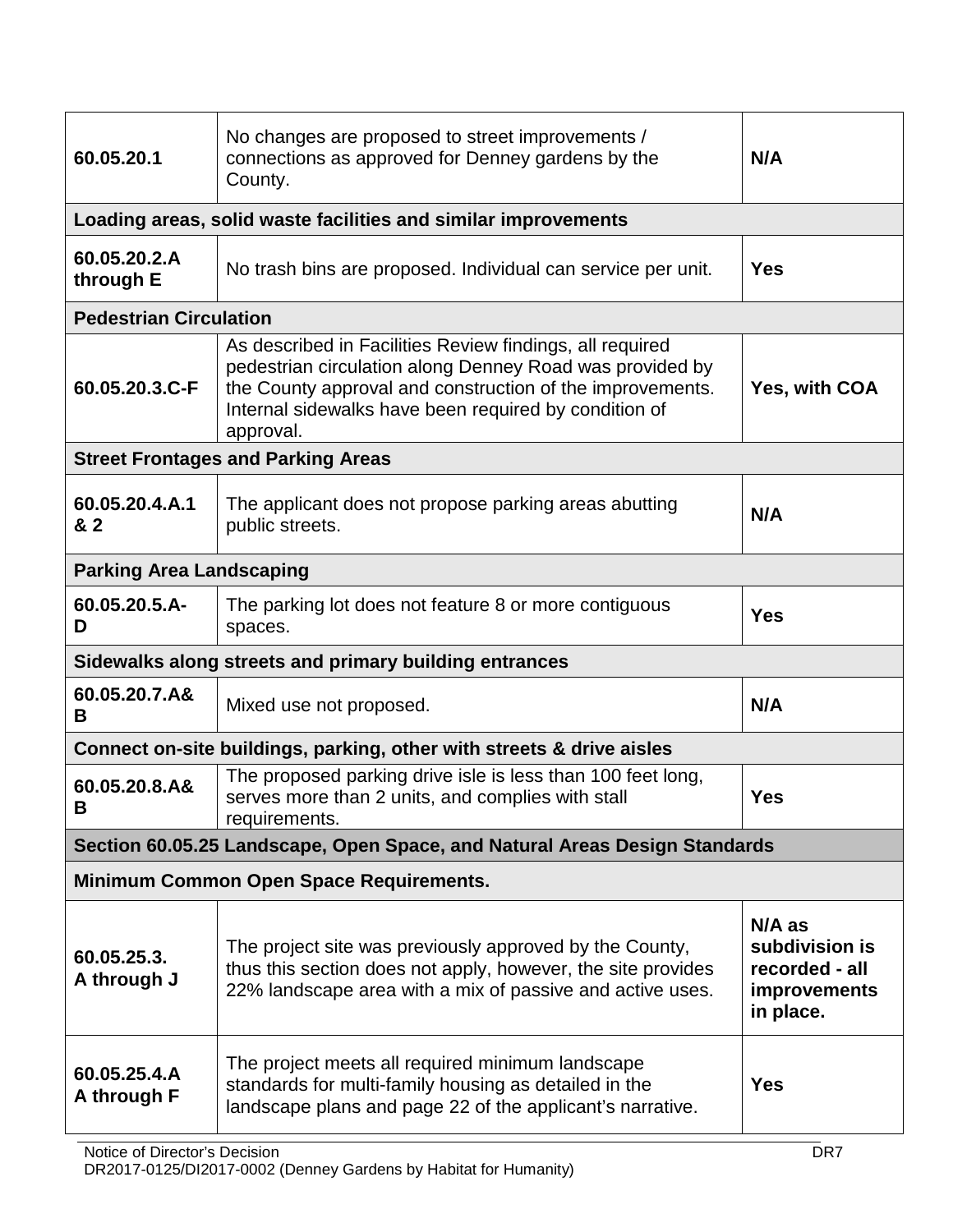| Standards applicable to detached in Multiple Use zone (Common Greens and Shared<br>Court) |                                                                                                                                                                                                                                                                                 |                               |  |
|-------------------------------------------------------------------------------------------|---------------------------------------------------------------------------------------------------------------------------------------------------------------------------------------------------------------------------------------------------------------------------------|-------------------------------|--|
| 60.05.25.6 & 7                                                                            | Subject property is not located in a Multiple Use zone and is<br>not detached single-family.                                                                                                                                                                                    | N/A                           |  |
| <b>Retaining Walls</b>                                                                    |                                                                                                                                                                                                                                                                                 |                               |  |
| 60.05.25.8                                                                                | All retaining walls were part of the original design and<br>approved by the County. The design features of the wall<br>comply with the code requirements.                                                                                                                       | N/A                           |  |
| <b>Fences and Walls</b>                                                                   |                                                                                                                                                                                                                                                                                 |                               |  |
| 60.05.25.9.                                                                               | The application proposes only the construction of the units<br>on the approved site. All walls and fences would have been<br>part of the original approval by the County.                                                                                                       | N/A                           |  |
|                                                                                           | Minimize changes to surface contours at residential property lines                                                                                                                                                                                                              |                               |  |
| 60.05.25.10                                                                               | Site is fully graded – finished. No change to existing<br>finished grade is proposed.                                                                                                                                                                                           | N/A                           |  |
|                                                                                           | Integrate water quality, quantity, or both facilities                                                                                                                                                                                                                           |                               |  |
| 60.05.25.11                                                                               | The applicant does not propose any new aboveground non-<br>vaulted stormwater facilities.                                                                                                                                                                                       | N/A                           |  |
| <b>Natural Areas</b>                                                                      |                                                                                                                                                                                                                                                                                 |                               |  |
| 60.05.25.12                                                                               | The subject site includes significant natural areas; however,<br>all were approved with the site design previously and only<br>the structures are proposed through this application. This<br>does not apply.                                                                    | N/A                           |  |
|                                                                                           | <b>Landscape Buffering Requirements</b>                                                                                                                                                                                                                                         |                               |  |
| 60.05.25.13                                                                               | As the site was approved by the County these standards do<br>not apply.                                                                                                                                                                                                         | N/A                           |  |
| <b>Section 60.05.30 Lighting Design Standards</b>                                         |                                                                                                                                                                                                                                                                                 |                               |  |
| Adequate on-site lighting and minimize glare on adjoining properties                      |                                                                                                                                                                                                                                                                                 |                               |  |
| 60.05.30.1.A                                                                              | No change is proposed to existing street lighting (now in<br>place). Standard refers to compliance with City Technical<br><b>Lighting Standards.</b>                                                                                                                            | N/A                           |  |
| 60.05.30.1.B<br>Notice of Director's Decision                                             | Standard refers to lighting for vehicle circulation and<br>pedestrian areas. Applicant's plan will utilize existing street<br>lights and add wall-mounted lights to illuminate recreational<br>space as shown on the lighting plan. Screening /<br>Specifications of all lights | <b>Yes</b><br>DR <sub>8</sub> |  |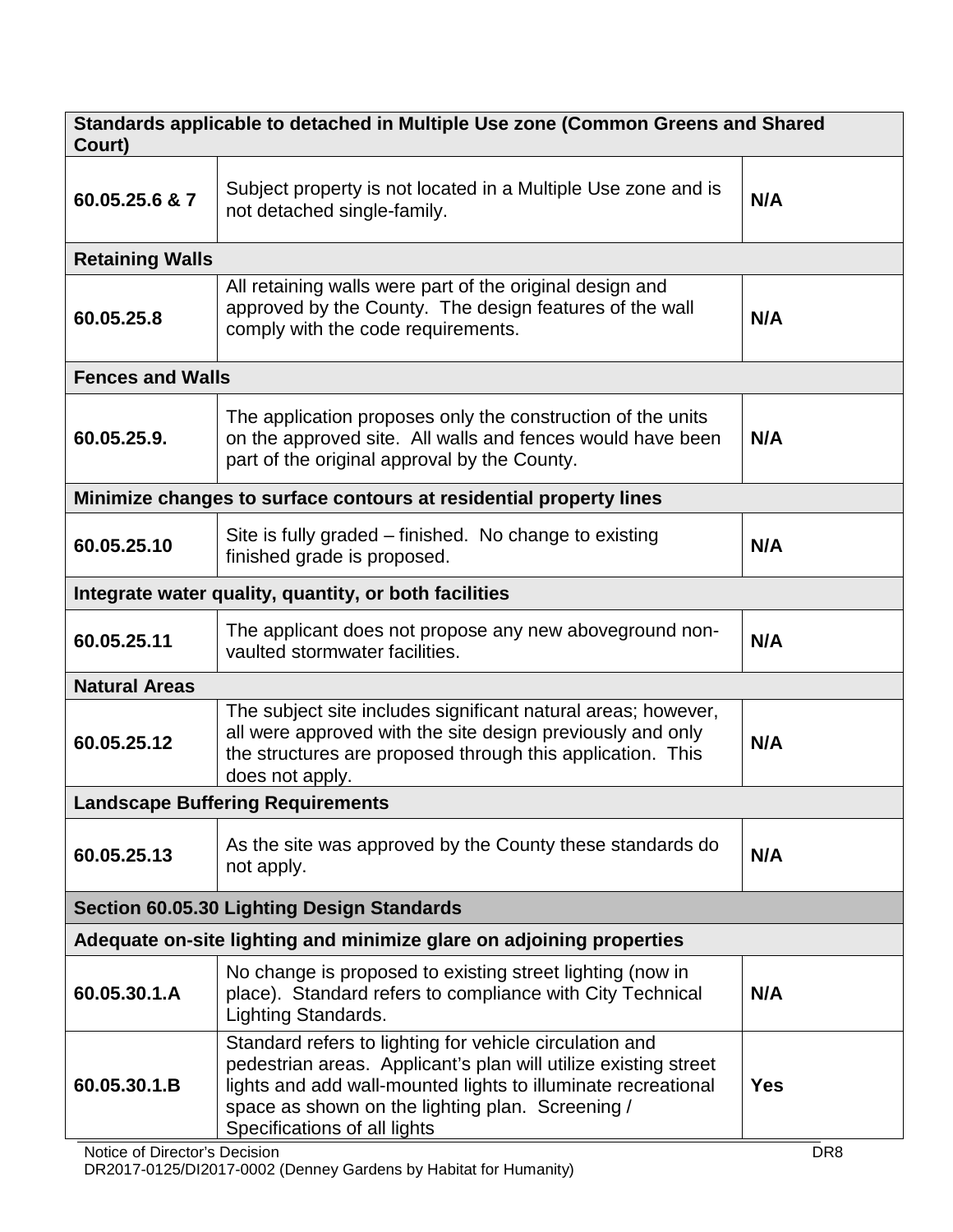| 60.05.30.1.C                      | A pedestrian plaza area is not proposed.                                                                     | N/A        |
|-----------------------------------|--------------------------------------------------------------------------------------------------------------|------------|
| 60.05.30.1.D                      | Lighting is proposed at all building entrances.                                                              | <b>Yes</b> |
| Pedestrian-scale on-site lighting |                                                                                                              |            |
| 60.05.30.2.A                      | On-site pedestrian pathway lighting does not exceed 15 feet<br>in height.                                    | <b>Yes</b> |
| 60.05.30.2.B                      | The only non-pole-mounted lights are wall-mounted lights,<br>which will comply with the technical standards. | <b>Yes</b> |
| 60.05.30.2.C                      | Bollard luminaires are not proposed and were not identified<br>as part of past Denney Gardens approval.      | N/A        |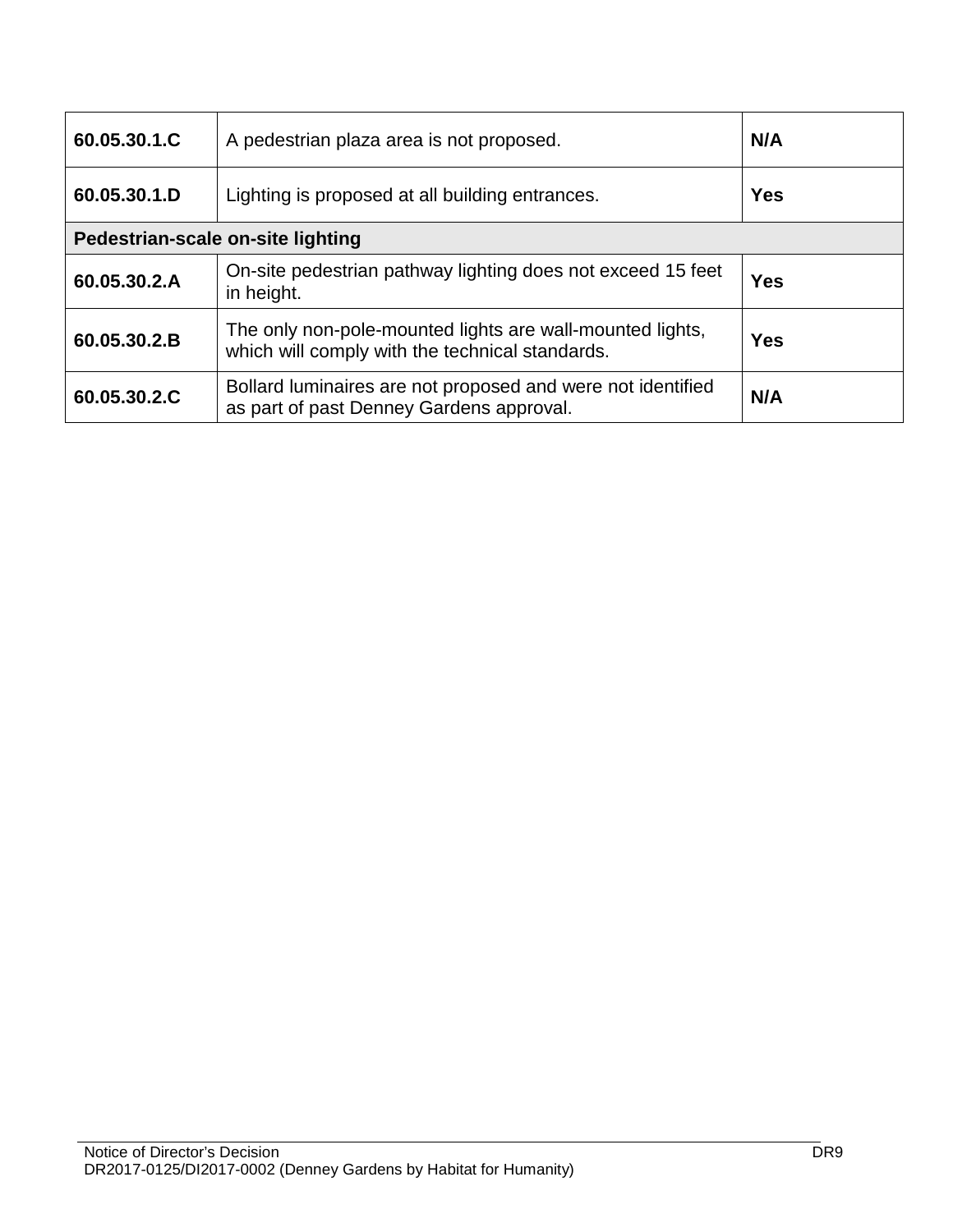#### **ANALYSIS AND FINDINGS FOR DIRECTOR'S INTERPRETATION**

#### **Sec. 40.25.05 – Purpose**

*The purpose of the Director's Interpretation is to address new uses which may come into*  existence over time that are not addressed specifically in the Code, or some of the terms or *phrases within the Code which may require further interpretation. The Director's Interpretation is established for resolving Code interpretation issues in advance of or concurrent with, applying for approval of an application, development, permit, or other action. This Section is carried out by the approval criteria listed herein. Threshold No. 2 of the Director's Interpretation application describes a determination of nonconforming status of a lot, structure, or use in writing upon request.*

#### **Sec. 40.25.10 - Applicability**

*The Director shall have the initial authority and responsibility to interpret all terms, provisions, and requirements of this Code.*

#### **Sec. 40.25.15.1.C – Approval Criteria**

*In order to approve a Director's Interpretation application, the decision-making authority shall make findings of fact based on evidence provided by the applicant demonstrating that all of the following criteria are satisfied:*

#### *1. The proposal satisfies the threshold requirements for a Director's Interpretation application.*

Finding: Threshold No. 1 of Director's Interpretation reads:

#### *A request that the Director interpret the Development Code in Writing.*

Staff finds the proposal consistent with Threshold One as the application acts as a formal request. As states in the introduction, the Director's Interpretation application is sought to clarify procedural provisions identified in Section 10.40.4 of the Development Code which allow development to proceed with past conditions of approval established by the former jurisdiction notwithstanding a change in zoning upon annexation to the city. The Denney Gardens subdivision received approval in 2006 from Washington County when the property was unincorporated. The applicant's 16 unit townhome proposal is consistent with past approvals for density, building location and height. Plan modifications include a parking lot addition, play area and changes to architectural design. As part of the Director's Interpretation application, the Planning Director will review these plan modifications for determining whether the proposal maintains consistency with past conditions of approval identified under case file 05-513- PLA/PD/S/D(R)/FP/W/V.

# **Therefore, the Director finds that the proposal meets the criterion for approval.**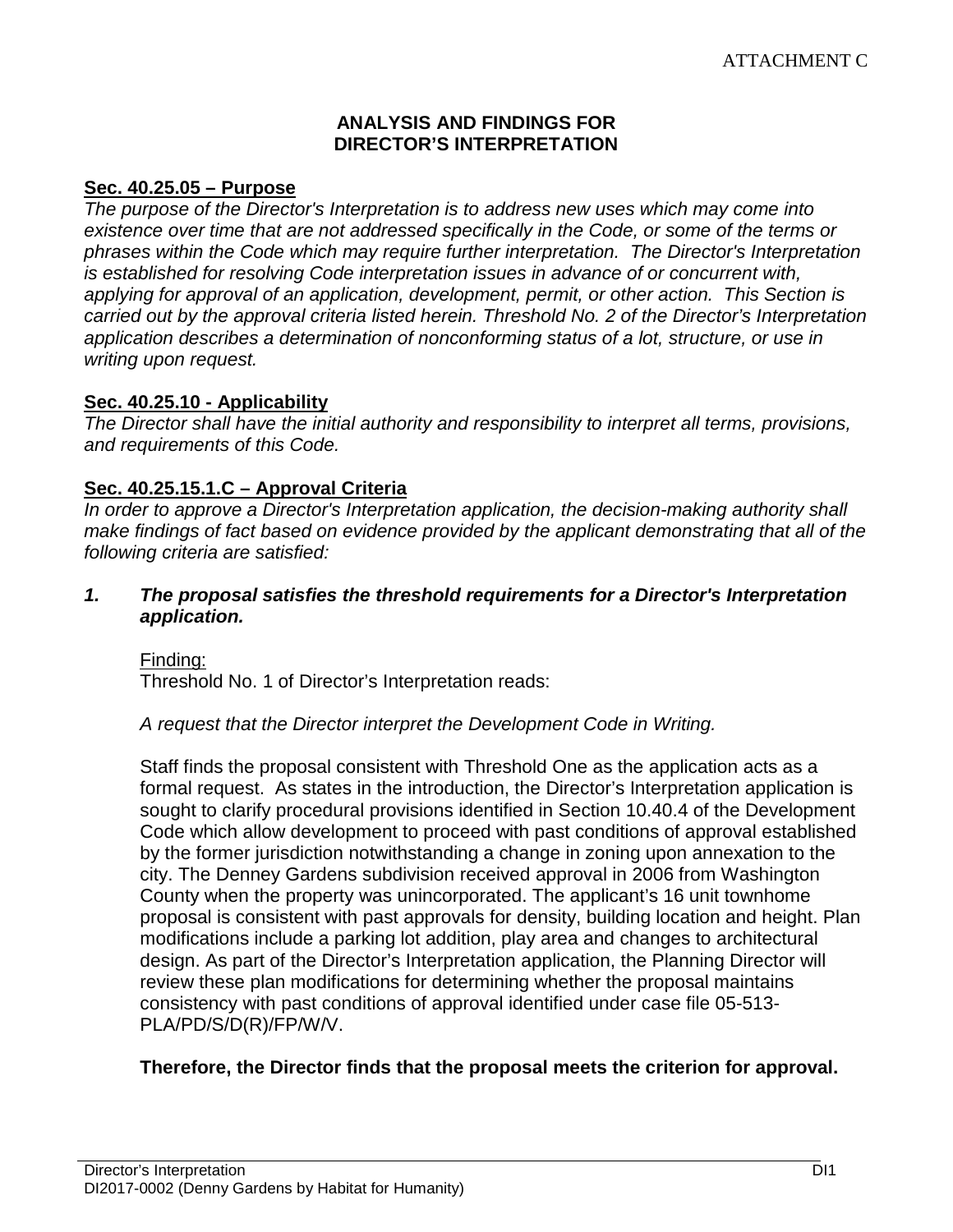#### *2. All City application fees related to the application under consideration by the decision-making authority have been submitted.*

#### Finding:

The application fee has been submitted.

# **Therefore, the Director finds that the proposal meets the criterion for approval.**

#### *3. That the interpretation is consistent with the City's Comprehensive Plan and other provisions within this Code.*

#### Finding:

The following findings address how this interpretation is consistent with the City's Comprehensive Plan and other applicable provisions of the Development Code.

#### **Consistency with the Comprehensive Plan**

# **Chapter Two (Public Involvement)**

#### Finding:

Goal 2.4.2, Public Involvement in City Decision Making, of the Comprehensive Plan specifies the need for involving citizens in the planning process. Development Code Section 50.40.2-5, sets forth precise requirements for providing notice to citizens of Beaverton in conformance with the intent of this goal. In this case, notice to inform citizens of the proposed DI has been published in the Beaverton Valley Times pursuant to Development Code Section 50.40.4, and is therefore in conformance with Comprehensive Plan Goal 2.4.2. Written notice of the proposed DI was provided to all property owners within 300 feet of the subject site. The City also provided written notice to the local NAC Chair.

# **Chapter Three (Land Use)**

# Finding:

Chapter Three of the Comprehensive Plan addresses Land Uses and is implemented by the Development Code. The Comprehensive Plan applies Land Use Designations to the site (Neighborhood Residential- Standard Density- NR-SD), and zoning implements the Comprehensive Plan designation (Urban Standard Density- R5). As discussed previously, the project site was approved for a subdivision while the property was under the jurisdiction of Washington County. This approval included the subdivision and design of the proposed structures. The Development Code implements the Comprehensive Plan and the applicant wishes to clarify that a portion of the Code. Because the Code is consistent with the Comprehensive Plan, there is no conflict.

# **Chapters Four through Nine**

# Finding:

There are no policies within Chapters Four through Nine of the Comprehensive Plan that apply to this Director's Interpretation. The Director finds that the requested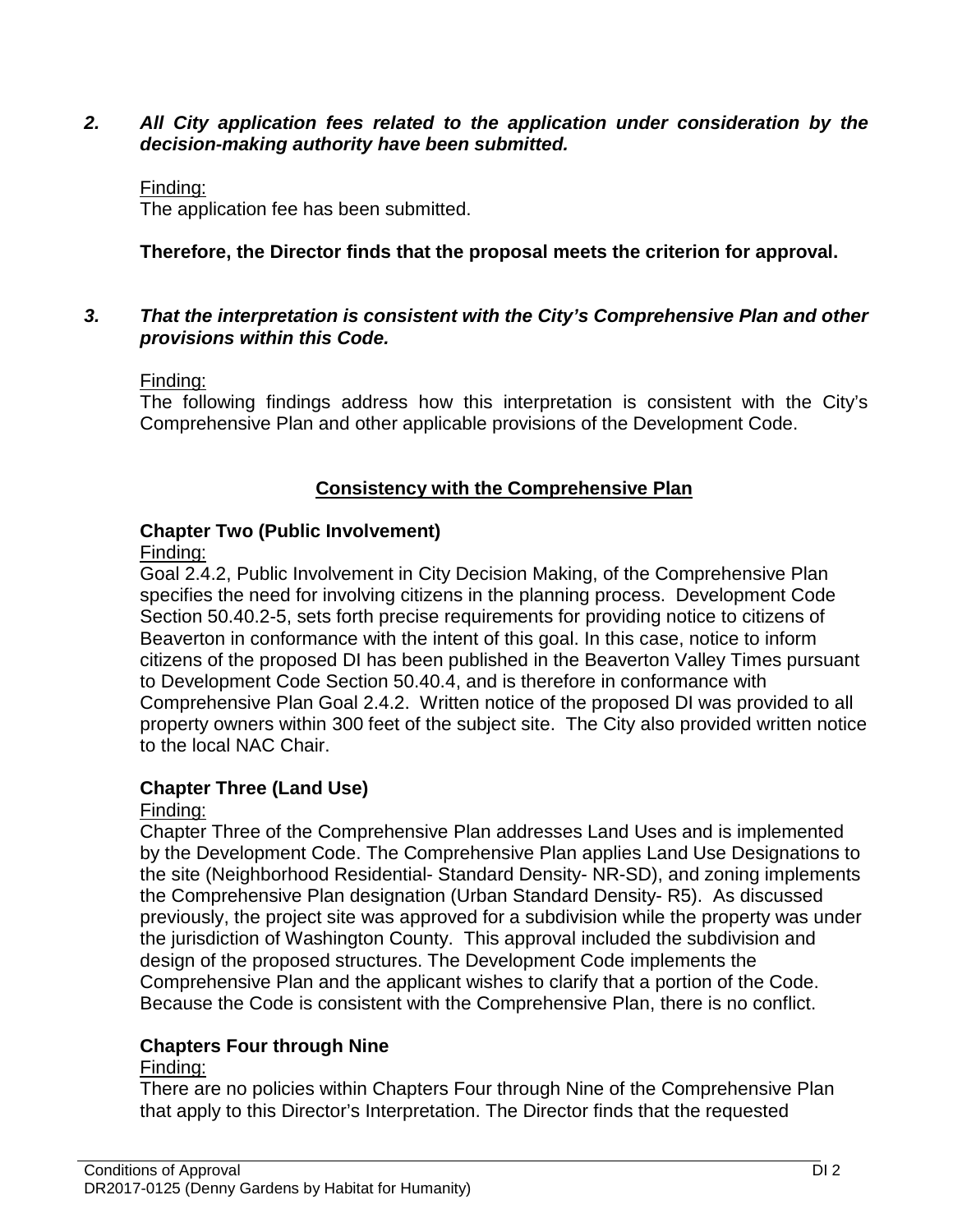interpretation does not conflict with goals or policies found within the following chapters: Chapter Four, *Housing*; Chapter Five, *Public Facilities and Services*; Chapter Six, *Transportation*; Chapter Seven, *Natural, Cultural, Historic, Scenic, Energy, and Groundwater Resources*; Chapter Eight, *Environmental Quality and Safety*; and Chapter Nine, *Economy*.

# **Consistency with the Development Code**

#### **Consistency with Chapter 10 (General Provisions)** Finding:

Development Code Section 10.40.4 explains that previous approval made in the County will be respected if consistent with the previous approvals and conditions of approval.

The Beaverton Development Code explains in Section 10.40.4 of the Development Code that prior County approvals are allowed to develop with past conditions of approval established by the former jurisdiction notwithstanding a change in zoning upon annexation to the city. Specifically the text states:

*Development, uses, or both which have received approval from the former jurisdiction shall continue to be approved and subject to the conditions of approval established by the former jurisdiction, if any. After the effective date of either Annexation Related Zone Change application, any change to any development or uses annexed into the City shall be subject to the City zoning regulations in effect at the time of the proposed change.*

The Denney Gardens subdivision received approval in 2006 from Washington County when the property was unincorporated. The applicant's 16 unit townhome proposal is consistent with past approvals for density, building location and height. Based on Staff's review of the project, as demonstrated in this report, the project generally conforms to the design approved by the County with the following modifications:

- The addition of a parking area
- Modified landscape plans (to match Beaverton requirements)
- Lighting for the new parking lot
- First floor entries, as opposed to second floor entries
- Options for 2,3 or 4 bedroom units as opposed to just 3 bedrooms
- Increased variety in facades
- Increased variety in roof forms
- Increased variety in in floor plans
- Second floor balconies instead of second floor entryways
- Double wall construction

The Director's Interpretation was not a requirement for the project to build out the project. The subdivision final plat was approved by the City and recorded by the applicant. The infrastructure was constructed using the prior County design under the auspices of Section 10.40.4. The design was approved by the County, conceptually,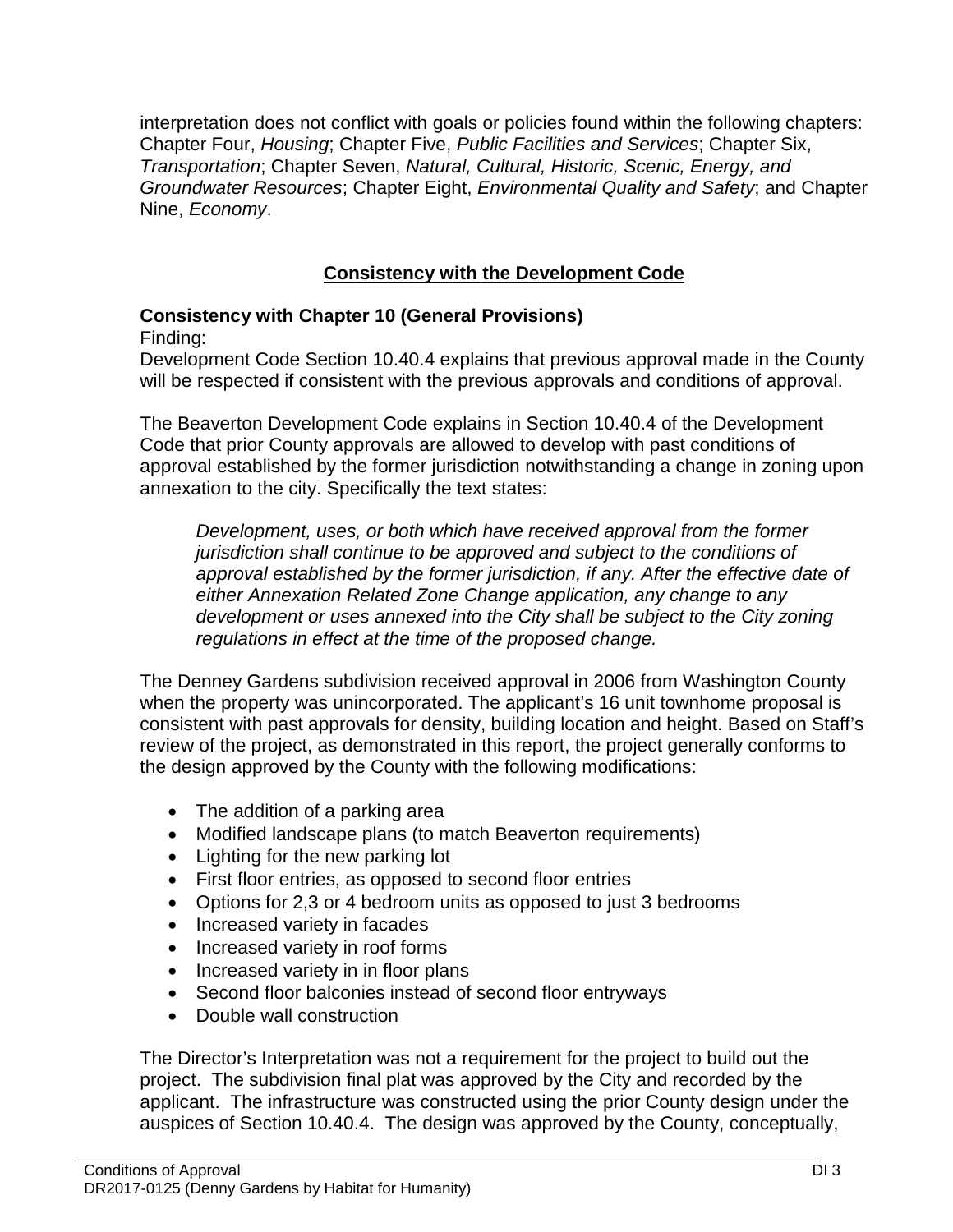however a final approval was required. The final approval was not done by the County, therefore that responsibility now falls on the City. The associated Design Review Two application fully addresses the City requirements while respecting the provisions of Section 10.10.4. The project could proceed without the Director's Interpretation. However, the applicant has requested the additional certainty demonstrated in a Director's Interpretation. An official determination that the project is consistent with the provisions of Section 10.40.4 addresses any possible ambiguity related to consistency with past conditions of approval identified under Washington County Case File 05-513- PLA/PD/S/D(R)/FP/W/V.

This is important as the project relates to the Comprehensive plans because, as previously stated, the proposed project is not a permitted use in the zone, nor does the zone include any provisions for zero setbacks, which is shown on the proposed project. The zone implements the Comprehensive Plan, which links the two. However, Section 10.40.4 clarifies that only the revised aspects of the project listed above, including the design of the structures (as a final approval was never granted by the County) are applicable to the Comprehensive plan. Analysis on these specific items are contained in this report. Additionally, Section 10.40.4 explains that the County conditions of approval still apply, see applicants Exhibit O. The applicant has provided a detailed review of the conditions of approval in their narrative. Most existing conditions have been satisfied as the site developed. Some that remain unsatisfied have simply not yet been required based on trigger points that are not yet applicable, such as prior to building permit or occupancy. All unsatisfied County conditions of approval have been carried over into the approval of the Design Review Two (DR2017-0125). As such, this aspect of the provisions of Section 10.40.4 has been satisfied. All revised elements of the project fully conform, therefore the project fully conforms to the code and the Comprehensive Plan.

# **Consistency with Chapter 20 (Land Uses)**

# Finding:

There are two places where the existing, constructed improvements deviate from the code requirements; however, Section 10.40.4 permits such deviations. See detailed analysis above. Therefore, the project is consistent with the applicable development standards.

# **Consistency with Chapter 30 (Nonconforming Uses)**

# Finding:

First, the site has constructed infrastructure although no homes are built. The structures are required to commence the use. As such, the proposed use of multifamily has yet to commence and is therefore not in violation. Second, while the use is technically not permitted in the zone, Section 10.40.4 allows the previous approval to commence.

In summary, the project is not a nonconforming use and this Chapter does not apply.

# **Therefore, the Director finds that the proposal meets the criterion for approval.**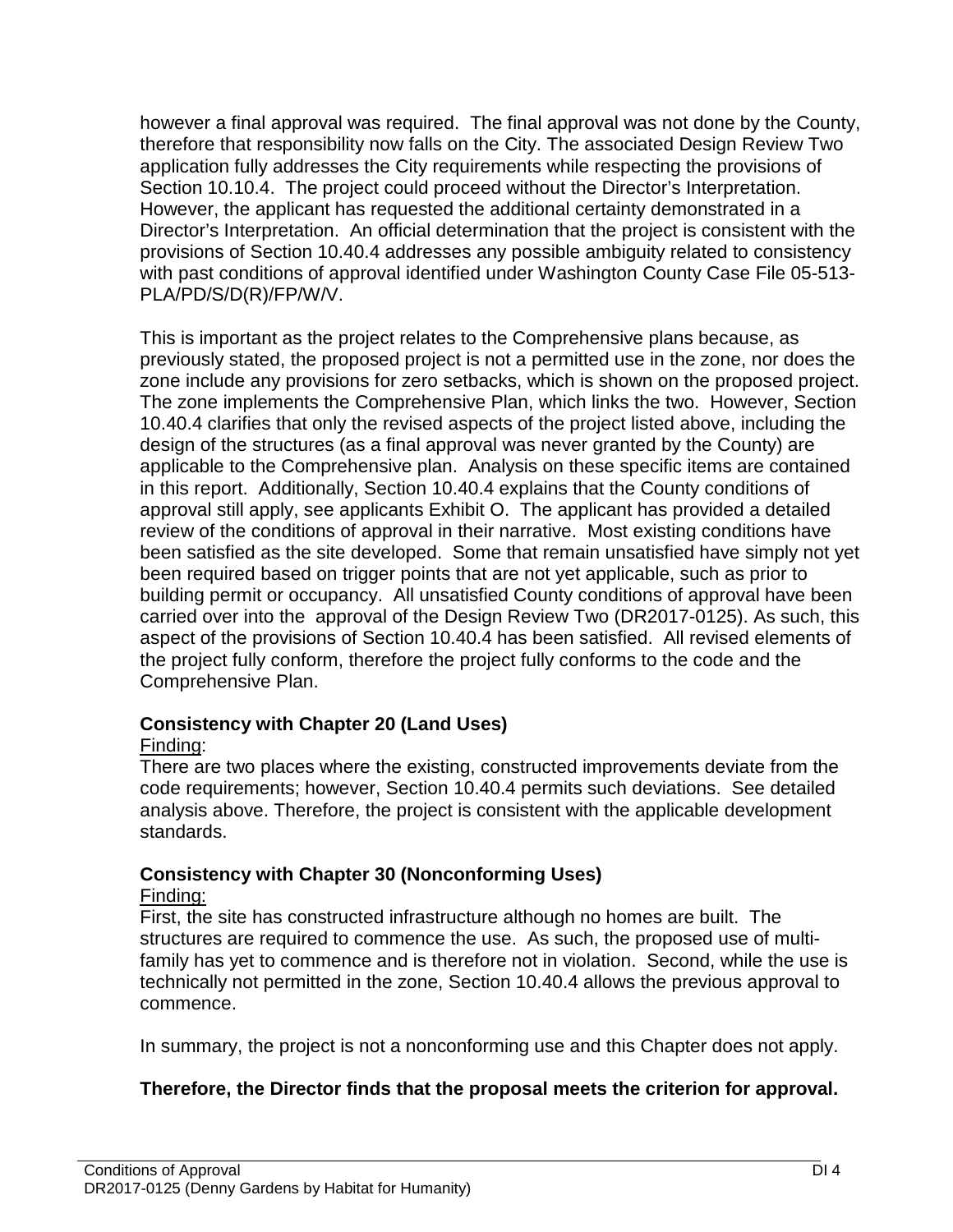*4. When interpreting that a use not identified in the Development Code is a permitted, a conditional, or prohibited use, that use must be substantially similar to a use currently identified in the subject zoning district or elsewhere in the Development Code.*

#### Finding:

The applicant is not requesting such a determination, the criteria does not apply.

#### **Therefore, the Director finds that the criterion is not applicable.**

#### *5. The proposal contains all applicable submittal requirements as specified in Section 50.25.1 of the Development Code.*

#### Finding:

The Director's Interpretation application was deemed complete on December 27, 2017 pursuant to 50.25.7 of the Development Code.

**Therefore, the Director finds that the proposal meets the criterion for approval.**

#### *6. Applications and documents related to the request, which will require further City approval, shall be submitted to the City in the proper sequence***.**

#### Finding:

The necessary documents related to the Director's Interpretation have been submitted.

#### **Therefore, the Director finds that the proposal meets the criterion for approval.**

#### **Director's Interpretation Conclusions and Interpretation**

Based on the facts and findings contained herein, including the applicant's written statement, incorporated hereto as findings in support, and with the concurrent processing of DR 2017- 0125 which addresses small revisions to the project and the structures, the Director concludes that all previous approvals issued by the County related to Denney Gardens are consistent with the provisions of Section 10.40.4 and therefore still valid entitlements.

#### **RECOMMENDATION:**

Based on the facts and findings presented, staff recommends **approval** of **DI2017-0002 (Denney Gardens by Habitat for Humanity).**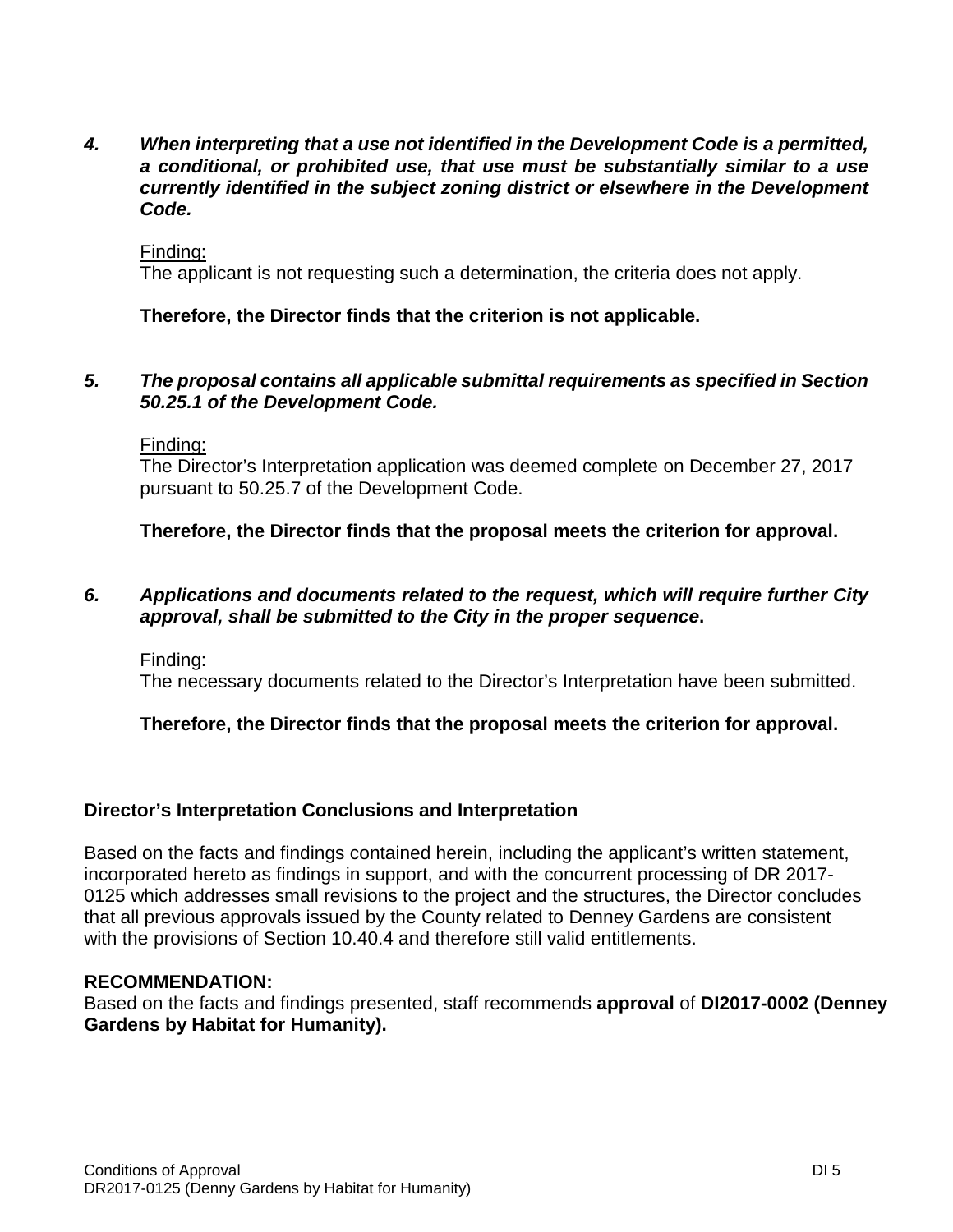# **DR2017-0125 Habitat for Humanity at Denney Gardens proposed conditions of approval:**

# **Prior to Building Permit issuance, the applicant shall:**

- 1. Provide evidence of a current fire flow test of the nearest fire hydrant demonstrating available flow at 20 PSI residual pressure. (JF / TVF&R and County Condition of Approval V.F.)
- 2. Demonstrate compliance with County Conditions V.A&B. (requiring a flood study). (Washington County / Case File 05-513-PLA/PD/S/D(R)/FP/W/V.)
- 3. The applicant shall demonstrate compliance with Section 60.05.15D for the public street facing elevations for structures 5 and 6 through detailed drawings of the elevations, or through changes made to the elevations of structures 5 and 6 to comply with this request. Changes may include additional windows, porches, alcoves, balconies or bays. (Planning / MS)
- 4. Submit a complete site development permit application and obtain the issuance of site development permit from the Site Development Division. (Site Development Div./JJD)
- 5. Make provisions for installation of all mandated erosion control measures to achieve City inspector approval at least 24 hours prior to call for first inspection from the Building Division. (Site Development Div./JJD)

#### **Prior to issuance of a site development permit and work commencing on the site, the applicant shall:**

- 6. Submit the required plans, application form, fee, and other items needed for a complete site development permit application per the applicable review checklist. (Site Development Div./JJD)
- 7. Contract with a professional engineer to design and monitor the construction for work governed by Beaverton Municipal Code 9.05.020, as set forth in Ordinance 4417 (City Engineering Design Manual and Standard Drawings), Beaverton Development Code (Ordinance 2050, 4010 +rev.), the Clean Water Services District Design and Construction Standards (April 2017, Resolution and Ordinance 17-05), and the City Standard Agreement to Construct and Retain Design Professionals in Oregon. (Site Development Div./JJD)
- 8. Submit a completed and executed City Standard Agreement to Construct Improvements and Retain Design Professional(s) Registered in Oregon. After the site development permit is issued, the City Engineer and the Planning Director must approve all revisions as set out in Ordinances 2050, 4010+rev., and 4417; however, any required land use action shall be final prior to City staff approval of the engineering plan revision and work commencing as revised. (Site Development Div./JJD)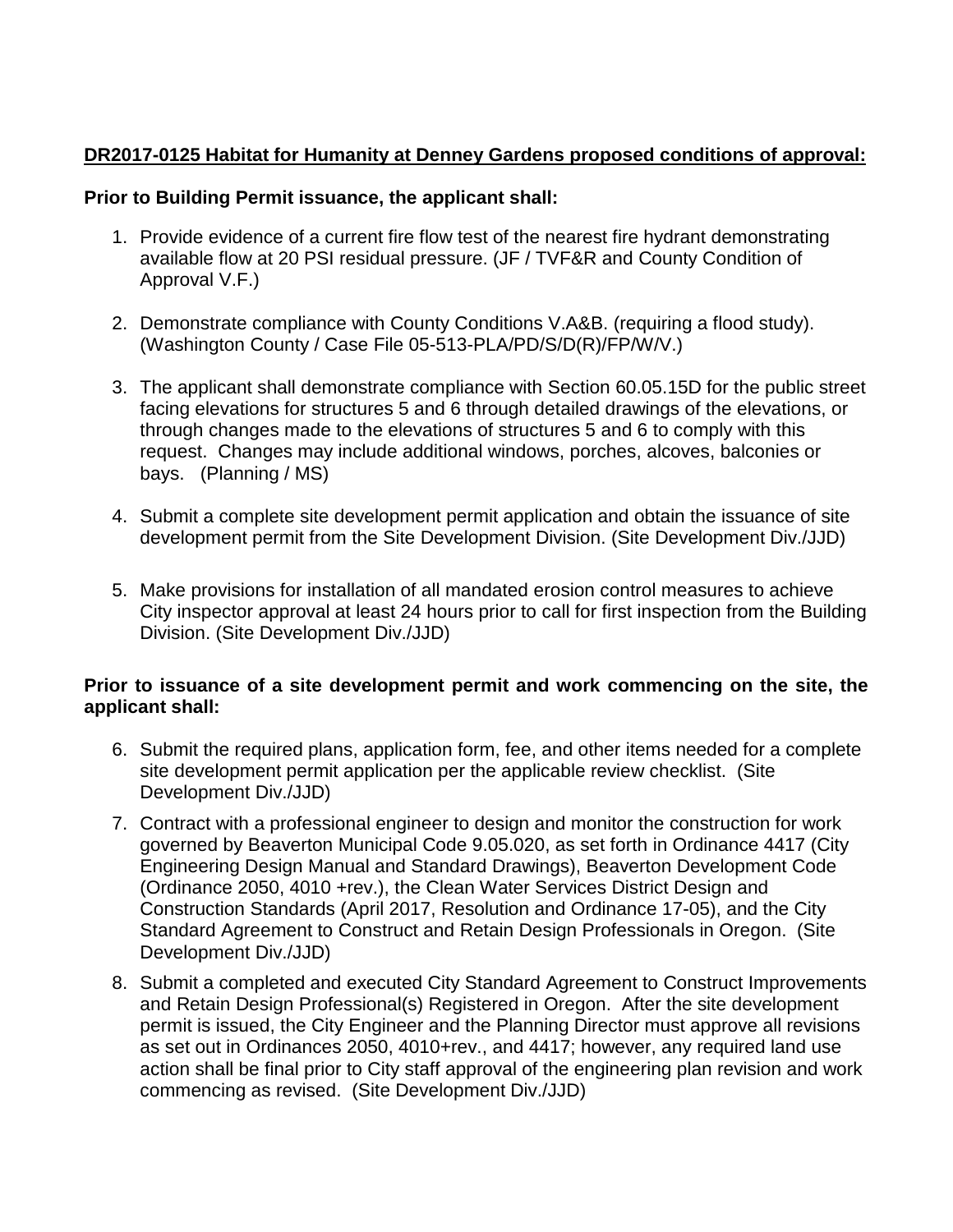- 9. Have the ownership of the subject property guarantee all public improvements, site grading, erosion control, and parking lot aisle (emergency vehicle access) paving by submittal of a City-approved security. The security approval by the City consists of a review by the City Attorney for form and the City Engineer for amount, equivalent to 100 percent or more of estimated construction costs. (Site Development Div./JJD)
- 10.Have obtained the Tualatin Valley Fire and Rescue District Fire Marshal's approval of the site development plans as part of the City's plan review process. (Site Development Div./JJD)
- 11.Have obtained approvals needed from the Clean Water Services District for storm system connections as a part of the City's plan review process. (Site Development Div./JJD)
- 12.Provide construction plans that show how each lot will be independently served by utility systems as required by the City Engineer and City Building Official per City standards. All site sewer (storm and sanitary) plumbing that serves more than one lot, or crosses onto another lot, shall be considered a public system and shall be constructed to the requirements of the City Engineer. Sheet flow of surface water from one lot's paved area to another lot's paved area shall not be considered a direct plumbing service. (Site Development Div./JJD)
- 13.Provide an erosion control plan showing best management practices needed per Clean Water Services Standard Drawing #945. Make provisions for installation of all mandated erosion control measures prior to site disturbance of 500 square feet or more. (Site Development Div./JJD)
- 14.Submit to the City a certified impervious surface determination of the entire site prepared by the applicant's engineer, architect, or surveyor. The certification shall consist of an analysis and calculations determining the square footage of all impervious surfaces, in square feet. Calculations shall indicate the square footage of pre-existing impervious surfaces, all new impervious surface area created, and total final impervious surface area on the entire site after construction. (Site Development Div./JJD)
- 15.Pay storm water system development charges (storm water quantity and overall system conveyance) for all net, new impervious surface area created for the project. (Site Development Div./JJD)
- 16.Provide plans for the placement of underground utility lines along street frontages, within the site, and for services to the proposed new development. No utility service lines to the structures shall remain overhead on site. If existing utility poles along existing street frontages must be moved to accommodate the proposed improvements, the affected lines must be either undergrounded or a fee in lieu of undergrounding paid per Section 60.65 of the Development Code. (Site Development Div./JJD)

# **During building construction, the applicant shall:**

17.All on site trees, including trees planted pursuant to the County Approval, shall be avoided and marked with orange construction fencing around the driplines. (Planning / MS)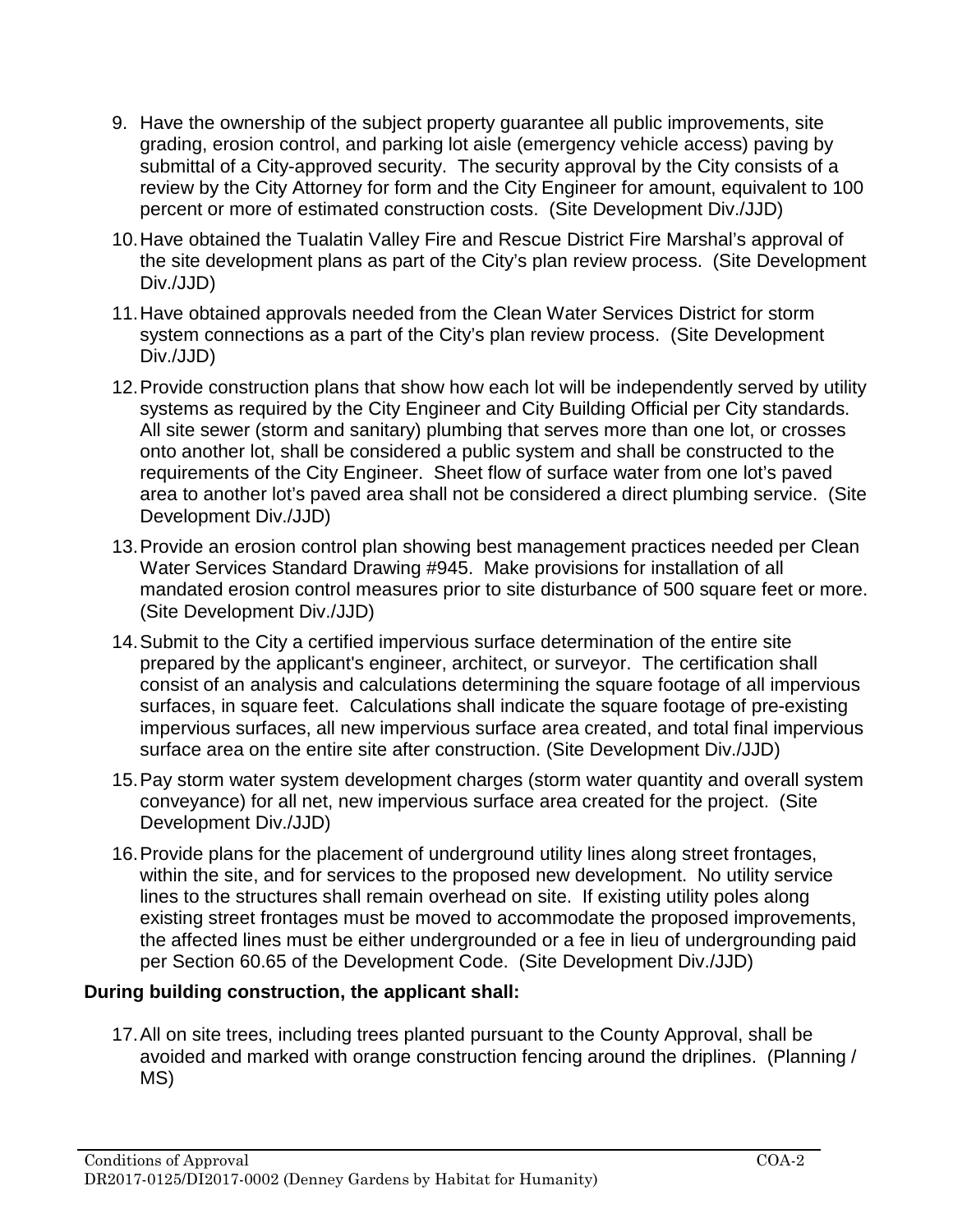# **Prior to occupancy of any building permit, the applicant shall:**

- 18.Provide a draft of the revised Covenants, Conditions and Restrictions (CC&R) document prepared for the project. The draft CC&R document is to be approved by the City Attorney prior to final inspection. The approved CC&R document is to specify maintenance obligations of the Homeowners Association and individual property owners including details regarding maintenance of all open space Tracts. (Planning / MS)
- 19.All internal sidewalks, the seating area behind lot 3 through lot 8 in Tract C, the trailhead and barbeque are west of lot 13 and 14 in Tract F, and the playground to the south of 1 and lot 2 in Tact C shall be constructed to Beaverton Standards. (Planning / MS)
- 20.Where fire apparatus roadways are not of sufficient width to accommodate parked vehicles and 20 feet of unobstructed driving surface, "No Parking" signs shall be installed on one or both sides of the roadway and in turnarounds as needed. Signs shall read "NO PARKING - FIRE LANE" and shall be installed with a clear space above grade level of 7 feet. Signs shall be 12 inches wide by 18 inches high and shall have red letters on a white reflective background. (OFC D103.6) This includes the access drive and hammerhead. (TVF&R / JF)
- 21.The inside turning radius and outside turning radius shall not be less than 28 feet and 48 feet respectively, measured from the same center point. (OFC 503.2.4 & D103.3) This includes the hammerhead. (TVF&R / JF)

# **Prior to release of performance security, the applicant shall:**

- 22.Have completed the site development improvements as determined by the City Engineer and met all outstanding conditions of approval as determined by the City Engineer and Planning Director. Additionally, the applicant and professional(s) of record shall have met all obligations under the City Standard Agreement to Construct Improvements and Retain Design Professional Registered in Oregon, as determined by the City Engineer. (Site Development Div./JJD)
- 23.Have the landscaping completely installed or provide for erosion control measures around any disturbed or exposed areas per Clean Water Services standards. (Site Development Div./JJD)
- 24.Have placed underground all existing overhead utilities and any new utility service lines within the project and along any existing street frontage as determined at permit issuance. (Site Development Div./JJD)
- 25.Install or replace, to City specifications, all sidewalks which are missing, damaged, deteriorated, or removed by construction. (Site Development Div./JJD)
- 26.Provide evidence of a post-construction cleaning, system maintenance, and StormFilter recharge/replacement per manufacturer's recommendations for the site's and frontage's proprietary storm water treatment systems by a CONTECH qualified maintenance provider as determined by the City Engineer. Additionally, another servicing report from the maintenance provider will be required prior to release of the required maintenance